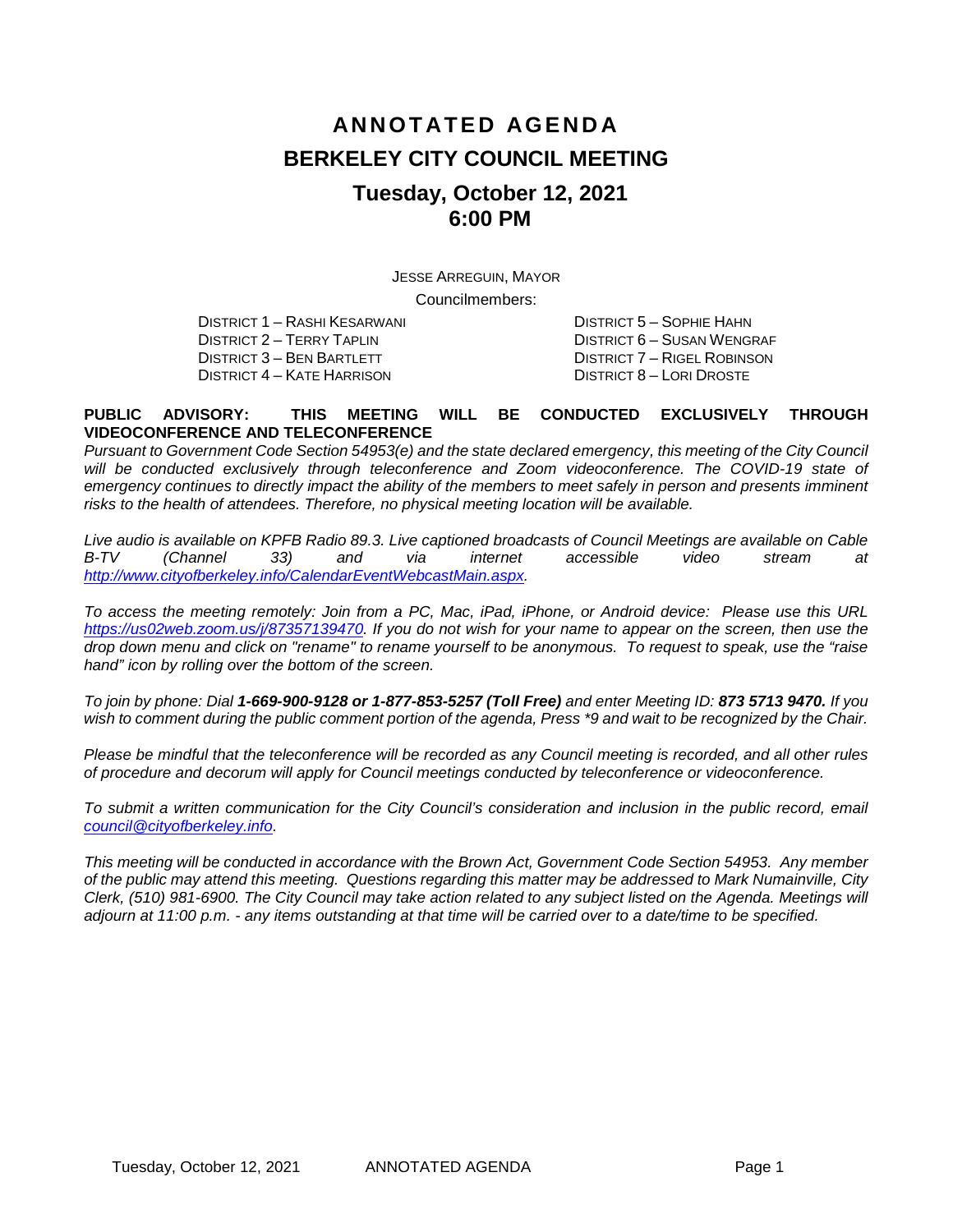## **Preliminary Matters**

**Roll Call:** 7:33 p.m.

- **Present:** Kesarwani, Taplin, Bartlett, Harrison, Hahn, Wengraf, Robinson, Droste, Arreguin
- **Absent:** None

### **Ceremonial Matters:**

- 1. Recognition of Heirs to Our Oceans
- 2. Adjourned in Memory of John Carothers, Local Activist and Cyclist
- 3. Adjourned in Memory of Marilyn Golden, Disability Rights Activist
- 4. Marsha Friedman, Local Activist

**City Manager Comments:** None

**Public Comment on Non-Agenda Matters:** 10 speakers.

**Public Comment on Consent Calendar and Information Items Only:** 29 speakers.

### **Consent Calendar**

**Action:** M/S/C (Arreguin/Taplin) to adopt a temporary rule for a limit of one minute per speaker for agenda items. **Vote:** All Ayes.

**Action:** M/S/C (Arreguin/Wengraf) to accept supplemental and revised materials from the City Attorney on Item 21 and from Councilmember Harrison on Item 28. **Vote:** Ayes – Kesarwani, Taplin, Bartlett, Harrison, Hahn, Wengraf, Robinson, Arreguin; Noes - Droste.

**Action:** M/S/C (Arreguin/Droste) to continue Items 29, 31, 32, and 33 to the October 26, 2021 meeting. **Vote:** All Ayes.

**Action:** M/S/C (Arreguin/Robinson) to adopt the Consent Calendar in one motion except as indicated. **Vote:** All Ayes.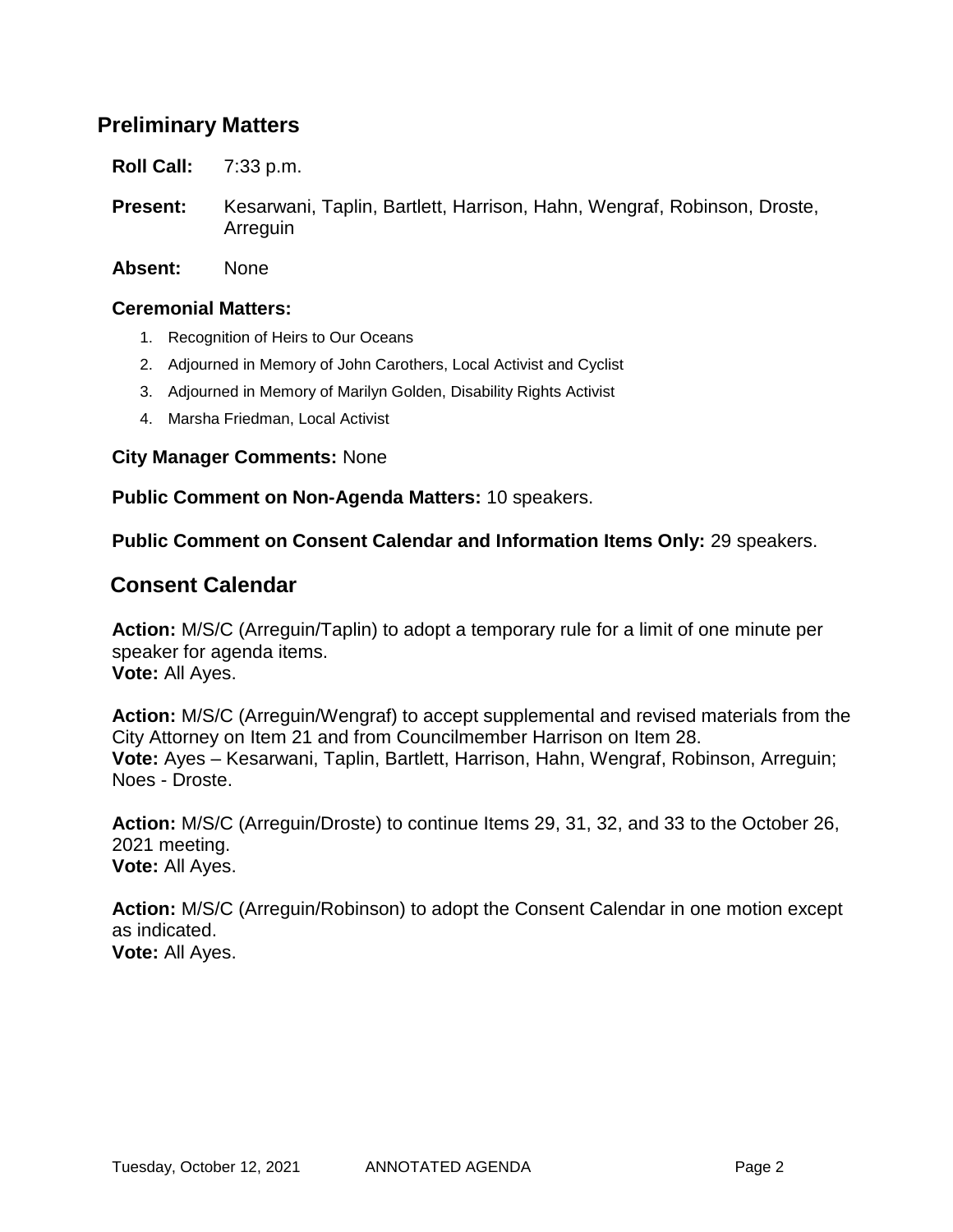## **Recess Items**

## **1. Contract: Murray Building, Inc. for Cazadero Camp Jensen Dormitory Construction Project**

## **From: City Manager**

**Recommendation:** Adopt a Resolution ratifying the action taken by the City Manager during recess: 1. Approving the plans and specifications for the Cazadero Camp Jensen Dormitory Project, Specification No. 21-11443-C; 2. Accepting the bid of Murray Building, Inc. as the lowest responsive and responsible bidder for the amount of \$1,329,000; and 3. Authorizing the City Manager to execute a contract and any amendments, extensions, or other change orders until completion of the Project in accordance with the approved plans and specifications with Murray Building, Inc. in an amount not to exceed \$1,461,900 which includes a 10% contingency.

### **Financial Implications:** Camps Fund - \$1,461,900

Contact: Scott Ferris, Parks, Recreation and Waterfront, (510) 981-6700 **Action:** Adopted Resolution No. 70,053–N.S.

### **Consent Calendar**

**2. Amending BMC Section 14.56.070 for 3-Ton Commercial Truck Weight Limit on Berkeley's Bicycle Boulevards and on At-Risk West Berkeley Residential Streets**

**From: Councilmember Taplin (Author), Councilmember Kesarwani (Co-Sponsor), Councilmember Wengraf (Co-Sponsor), Councilmember Hahn (Co-Sponsor)**

**Recommendation:** Adopt second reading of Ordinance No. 7,784 amending Berkeley Municipal Code (BMC) Section14.56.070 to add 3-ton commercial truck weight limits on:

- 1. Ninth Street between Dwight Way and Heinz Avenue
- 2. Addison Street between San Pablo Avenue and Sixth Street;
- 3. Allston Way between San Pablo Avenue and Sixth Street;
- 4. Bancroft Way between San Pablo Avenue and Sixth Street;
- 5. Channing Way between San Pablo Avenue and Fourth Street;
- 6. Dwight Way between San Pablo Avenue and Sixth Street;
- 7. Camelia Street between Eighth Street and Ninth Street;
- 8. Eighth Street between Jackson Street and Camelia Street;
- 9. Ninth Street between Camelia Street and Cedar Street;
- 10.Virginia Street between Sacramento Street and Martin Luther King Jr. Way;
- 11. Virginia Street between Shattuck Avenue and Euclid Avenue;
- 12.Channing Way between Martin Luther King Jr. Way and Piedmont Avenue;
- 13.Heinz Avenue between Ninth Street and San Pablo Avenue;
- 14.Russell Street between San Pablo Avenue and Shattuck Avenue;
- 15.Russell Street between Telegraph Avenue and Claremont Avenue;
- 16.California Street between Hopkins Street and University Avenue;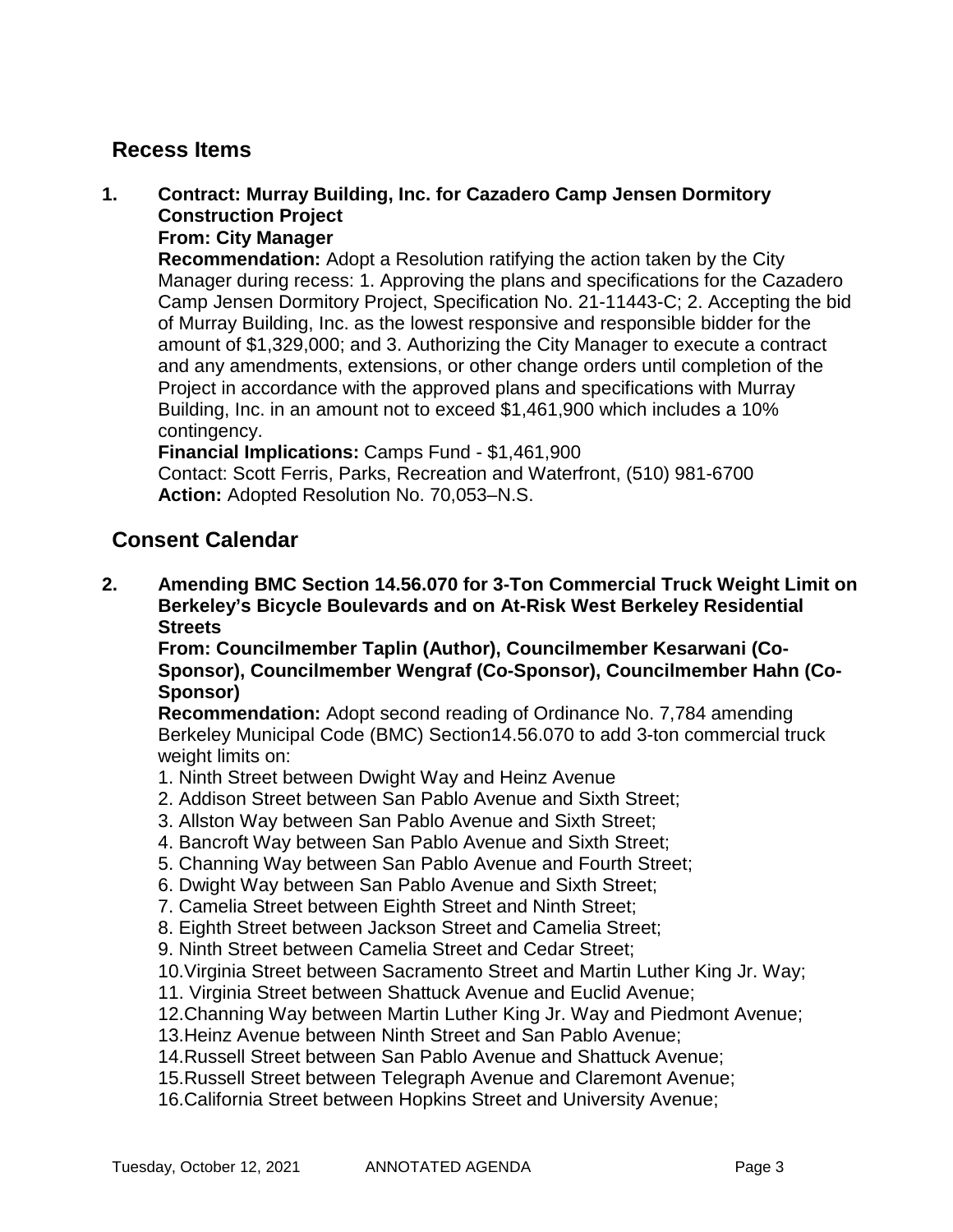17.California Street between Dwight Way and Russell Street; 18.King Street between Russell Street and Stanford Avenue; 19.Milvia Street from Dwight Way to Russell Street; 20.Bowditch Street from Bancroft Way to Dwight Way; 21.Hillegass Avenue from Dwight Way to Woolsey Street 22.Addison from San Pablo to Sacramento 23.Allston San Pablo to Sacramento 24.Bancroft from San Pablo to Sacramento 25.Addison San Pablo to Curtis 26.Cowper from San Pablo to Curtis 27.Byron from Addison to Bancroft 28.Curtis from University to Dwight 29.Browning from Addison to Dwight 30.West from Addison to Allston 31.Valley from Bancroft to Dwight 32.Acton from Addison to 66th. 33.Bonar from University to Dwight 34.Edwards from Bancroft to Dwight 35.Matthews from Dwight to Russell 36.Mabel from Dwight to 66th. 37.Derby from San Pablo to Sacramento 38.Ward from San Pablo to Sacramento 39.Oregon from San Pablo Park to Sacramento 40.Burnett from San Pablo to Acton 41.Dohr from Ward to Prince 42.Haskell from San Pablo to Acton 43.Harmon from Idaho to California 44.Prince from Acton to California 45.66th from Mabel to California **First Reading Vote:** All Ayes. **Financial Implications:** See report Contact: Terry Taplin, Councilmember, District 2, (510) 981-7120 **Action:** Adopted second reading of Ordinance No. 7,784-N.S.

### **3. Amending BMC Section 14.56.040 to Reduce the Commercial Weight Limit on Marin Ave**

**From: Councilmember Wengraf (Author), Councilmember Hahn (Co-Sponsor), Councilmember Taplin (Co-Sponsor), Councilmember Droste (Co-Sponsor) Recommendation:** Adopt second reading of Ordinance No. 7,785–N.S. amending Berkeley Municipal Code (BMC) Section 14.56.040 to reduce the commercial vehicle weight limit from four tons gross weight to three tons gross weight on Marin Avenue between Grizzly Peak Boulevard and The Marin Fountain Circle.

#### **First Reading Vote:** All Ayes. **Financial Implications:** See report

Contact: Susan Wengraf, Councilmember, District 6, (510) 981-7160 **Action:** Adopted second reading of Ordinance No. 7,785-N.S.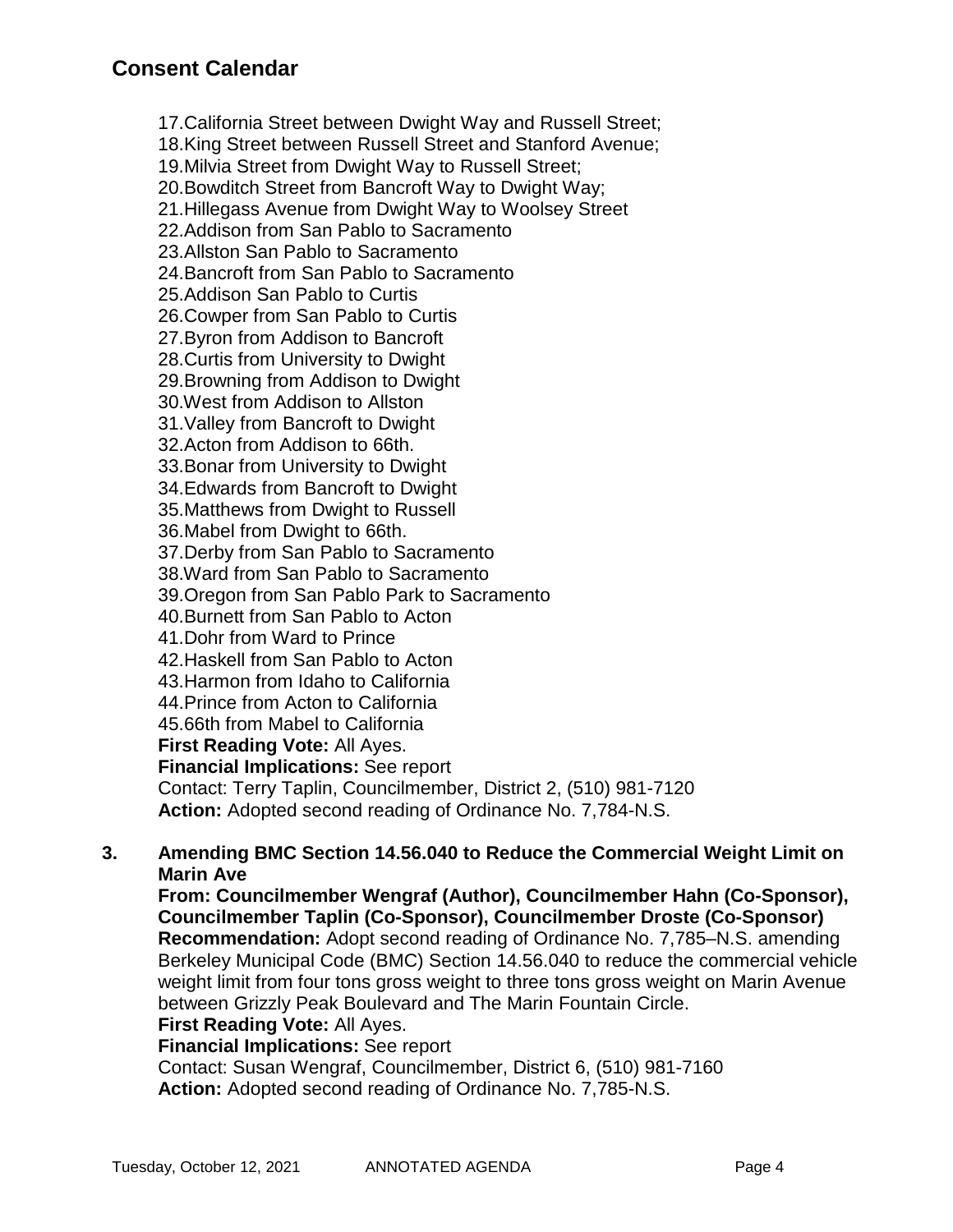### **4. Ordinance for a Shared Electric Micromobility Permit Program From: City Manager**

**Recommendation:** Adopt second reading of Ordinance No. 7,786–N.S. adding Berkeley Municipal Code Chapter 14.63 and amending Chapter 14.68 to establish the Shared Electric Micromobility Permit Program and related parking regulations. **First Reading Vote:** All Ayes.

**Financial Implications:** See report Contact: Liam Garland, Public Works, (510) 981-6300 **Action:** Adopted second reading of Ordinance No. 7,786-N.S.

### **5. Adoption of the Baseline Zoning Ordinance (BZO) From: City Manager**

**Recommendation:** Adopt second reading of Ordinance No. 7,787–N.S. rescinding the current Berkeley Municipal Code (BMC) Title 23 and adopting the new Baseline Zoning Ordinance (BZO) as BMC Title 23 with an effective date of December 1, 2021.

### **First Reading Vote:** All Ayes.

**Financial Implications:** See report

Contact: Jordan Klein, Planning and Development, (510) 981-7400 **Action:** Adopted second reading of Ordinance No. 7,787-N.S.

## **6. Update Guidelines and Procedures for City Council Office Budget Expenditure Accounts**

### **From: City Manager**

**Recommendation:** Adopt a Resolution: 1. Rescinding Resolution No. 65,540-N.S.; and 2. Updating the guidelines and procedures for City Council Office Budget Expenditure Accounts to allocate for Mayor and Councilmember Office staff salaries and fringe benefits for Legislative Assistant position to be adjusted annually consistent with any increase provided to the SEIU Local 1021 Community Services Unit and Part-Time Recreation Leaders Association (CSUPTRLA) Unit. **Financial Implications:** See report

Contact: Rama Murty, Budget Office, (510) 981-7000 **Action:** Adopted Resolution No. 70,054–N.S.

### **7. City Council Rules of Procedure and Order Revisions From: City Manager**

**Recommendation:** Adopt a Resolution revising Appendix C of the City Council Rules of Procedure and Order to refine practices for holding public meetings via video conference technologies; clarifying the Council procedures for moving an item from the Action to Consent Calendar; removing Appendix D; and rescinding any preceding amendatory resolutions.

### **Financial Implications:** None

Contact: Mark Numainville, City Clerk, (510) 981-6900 **Action:** Adopted Resolution No. 70,055–N.S.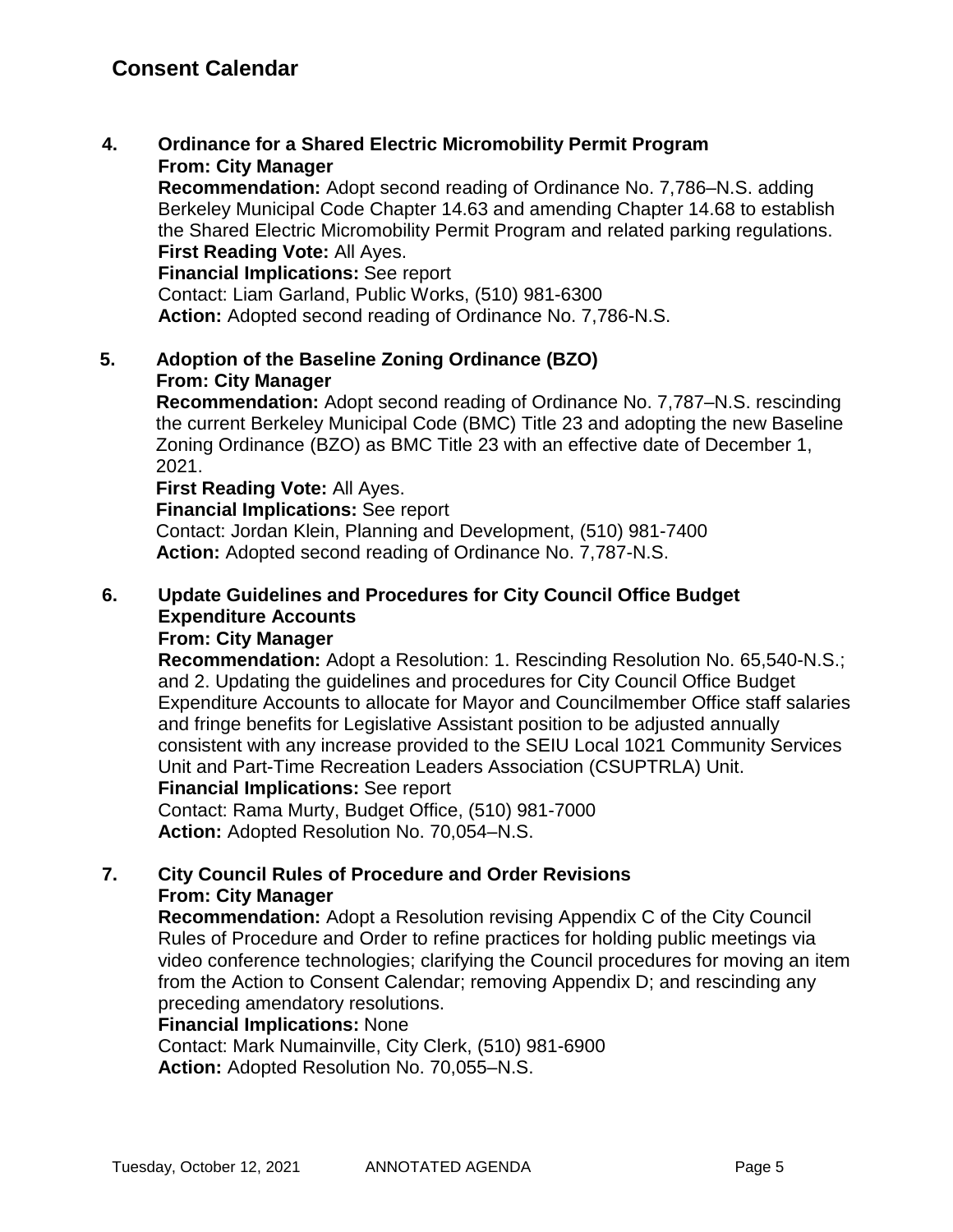## **Consent Calendar**

**8. Formal Bid Solicitations and Request for Proposals Scheduled for Possible Issuance After Council Approval on October 12, 2021 From: City Manager**

**Recommendation:** Approve the request for proposals or invitation for bids (attached to staff report) that will be, or are planned to be, issued upon final approval by the requesting department or division. All contracts over the City Manager's threshold will be returned to Council for final approval.

**Financial Implications:** Zero Waste Fund - \$750,000 Contact: Henry Oyekanmi, Finance, (510) 981-7300 Action: Approved recommendation.

## **9. Proposed Ordinance Amending Paragraph 'NN' of Berkeley Municipal Code Section 19.48.020**

## **From: City Manager**

**Recommendation:** 1. Adopt the first reading of an Ordinance (Attachment 1) which modifies the language of Paragraph 'NN.' of Berkeley Municipal Code Section 19.48.020 ("Amendments to the California Fire Code) by adopting a building standard which is more restrictive than that standard currently contained in the California Fire Code and which will expand the existing local code amendment that requires the installation of fire sprinklers in new structures and the retrofit fire sprinklers into existing structures that currently exists in Fire Zone 3 to include structures located in Berkeley Fire Zone 2;

2. Adopt a Resolution (Attachment 2) setting forth findings of local conditions that require more stringent building standards than those provided by the 2019 California Fire Code and that amends Resolution number 69,178–N.S.; and

3. In compliance with state law on adopting such more restrictive building standards, hold a public hearing following the first reading and before the second reading, and schedule the public hearing for October 26, 2021.

### **Financial Implications:** See report

Contact: Abe Roman, Fire, (510) 981-3473

**Action:** Adopted first reading of Ordinance No. 7,788—N.S. Second reading scheduled for October 26, 2021; Adopted Resolution No. 70,056–N.S. as revised in Supplemental Communications Packet #1 from the City Manager.

### **10. Purchase Order: Braun Northwest for Two 2022 North Star 155-1 Type 1 Ambulances**

### **From: City Manager**

**Recommendation:** Adopt a Resolution satisfying requirements of City Charter Article XI Section 67.2 allowing the City to participate in HGACBuy contract bid procedures, and authorizing the City Manager to execute a purchase order for two (2) 2022 North Star 155-1 Type 1 Ambulances with Braun Northwest, Inc. in an amount not to exceed \$650,000.

### **Financial Implications:** Measure FF - \$650,000

Contact: Abe Roman, Fire, (510) 981-3473, Liam Garland, Public Works, (510) 981- 6300

**Action:** Adopted Resolution No. 70,057–N.S.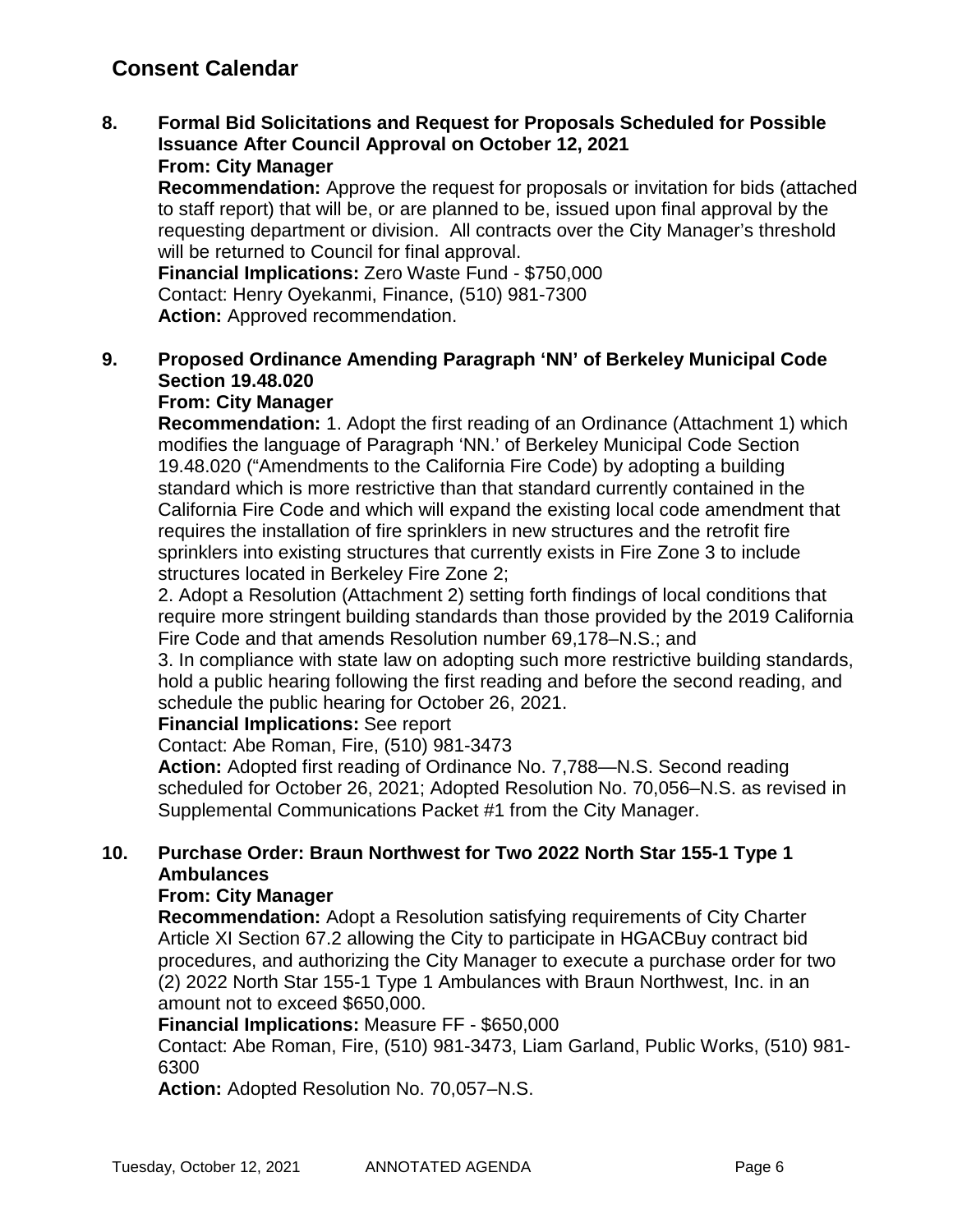### **11. Purchase Order: Nicholas K Corp DBA "The Ford Store" San Leandro for Five Ford F-250 4X4 Pickup Trucks From: City Manager**

**Recommendation:** Adopt a Resolution satisfying requirements of City Charter Article XI Section 67.2 allowing the City to participate in Alameda County bid procedures and authorizing the City Manager to execute a purchase order for five (5) Ford F-250 4X4 Pickup Trucks with Nicholas K Corp DBA "The Ford Store" San Leandro in an amount not to exceed \$322,000.

**Financial Implications:** Measure FF - \$322,000

Contact: Abe Roman, Fire, (510) 981-3473, Liam Garland, Public Works, (510) 981- 6300

**Action:** Adopted Resolution No. 70,058–N.S.

### **12. Contract No. 32100181 Amendment: Alameda County Healthcare Services Agency**

### **From: City Manager**

**Recommendation:** Adopt a Resolution authorizing the City Manager or her designee to execute an amendment to Contract No. 32100181 with Alameda County Healthcare Services to increase the total contract amount by \$62,000 for a total contract amount not to exceed \$100,000 for the period of May 1, 2021 to July 31, 2024 for epidemiology and program evaluation services. The contract will serve the needs of the Public Health Division in providing the program evaluation required under the 3-year Prop 64 Cohort 2 grant funding that was awarded to the City of Berkeley in May 2021.

### **Financial Implications:** See report

Contact: Lisa Warhuus, Health, Housing, and Community Services, (510) 981-5400 **Action:** Adopted Resolution No. 70,059–N.S.

### **13. Appointment of Fire Chief**

### **From: City Manager**

**Recommendation:** Adopt a Resolution confirming the appointment of Abraham Roman as the Fire Chief to be effective October 17, 2021 at an annual salary of \$268,990.

**Financial Implications:** See report

Contact: LaTanya Bellow, Human Resources, (510) 981-6800 **Action:** Adopted Resolution No. 70,060–N.S.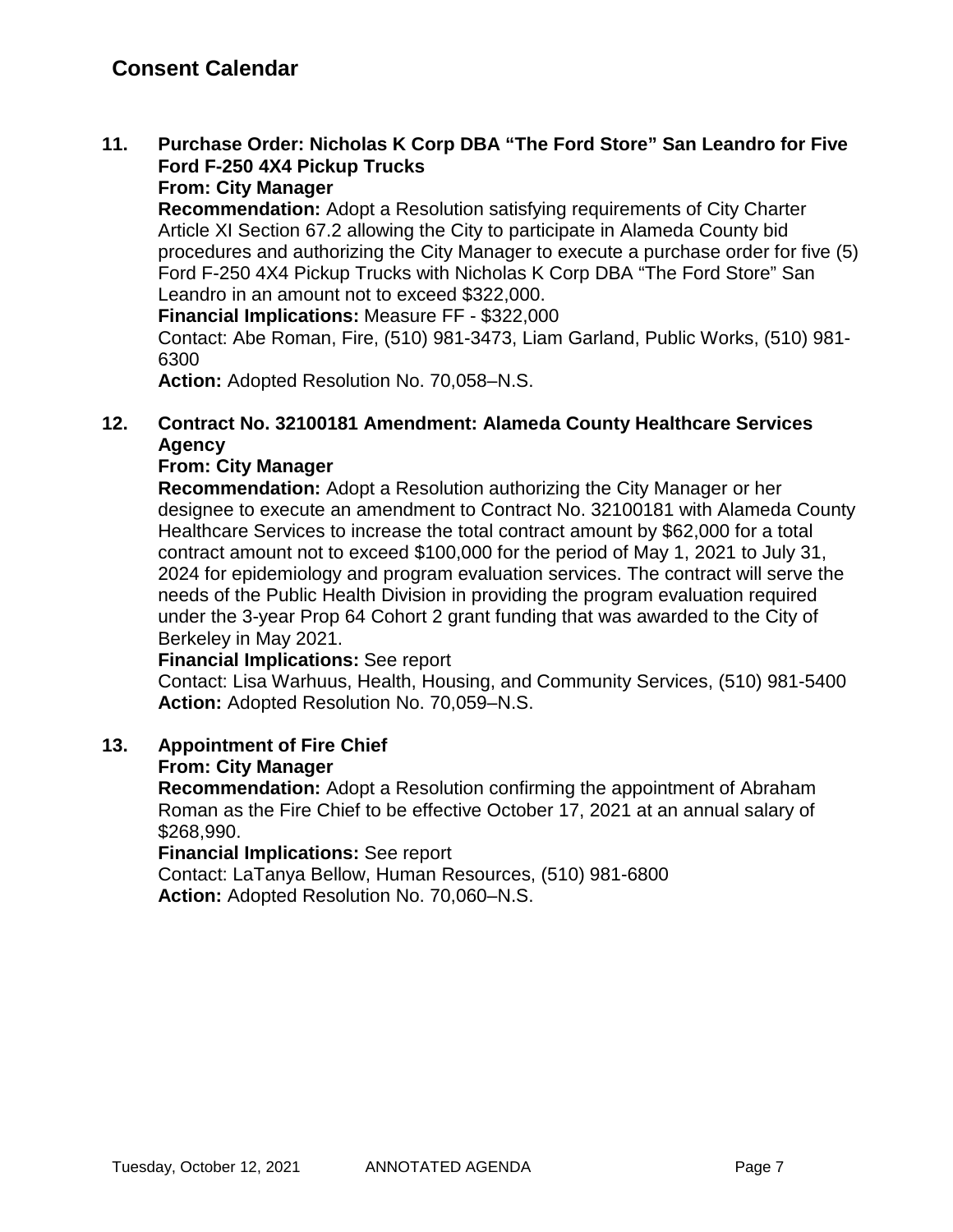## **Consent Calendar**

**14. Classification and Salary: Establish Program Manager I and II Classifications From: City Manager**

**Recommendation:** Adopt a Resolution amending Resolution No. 68,709-N.S., Classification and Salary Resolution for Public Employees Union, Local One to include the classification of Program Manager I and II Classifications with an hourly salary range of \$51.7326 - \$62.4561 effective October 12, 2021. **Financial Implications:** See report

Contact: LaTanya Bellow, Human Resources, (510) 981-6800 **Action:** Adopted Resolution No. 70,061–N.S. as revised in Supplemental

Communications Packet #2 from the City Manager.

### **15. Transfer Tax Refund for 1685 Solano Avenue From: City Manager**

**Recommendation:** Adopt a Resolution authorizing the City Manager to grant a transfer tax refund of an estimated \$121,250 to the Bay Area Community Land Trust (BACLT) to support the acquisition and renovation of 1685 Solano Avenue and BACLT's operation of the property as affordable housing.

**Financial Implications:** General Fund - \$121,250

Contact: Lisa Warhuus, Health, Housing, and Community Services, (510) 981-5400 **Action:** Adopted Resolution No. 70,062–N.S.

### **16. Contract No. 112798-2 Amendment: Geographic Technologies Group for Additional Geographic Information System (GIS) Projects From: City Manager**

**Recommendation:** Adopt a Resolution authorizing the City Manager to amend Contract No. 112798-2 with Geographic Technologies Group (GTG) for Geographic Information System (GIS) professional services, for a total not to exceed \$100,000 and for a total contract value of \$499,411 from September 14, 2016 to June 30, 2023.

**Financial Implications:** FY22 IT Cost Allocation - \$100,000 Contact: Savita Chaudhary, Information Technology, (510) 981-6500 **Action:** Adopted Resolution No. 70,063–N.S.

### **17. Protiviti Government Services: Using General Services Administration (GSA) Vehicle for Professional Services Purchase Orders From: City Manager**

**Recommendation:** Adopt a Resolution authorizing the City Manager to issue purchase orders with Protiviti Government Services for the purchase of professional services using the General Services Agency's (GSA) purchasing vehicle no. GS-35F-0280X for an amount not to exceed \$492,000 through September 30, 2022. **Financial Implications:** See report

Contact: Savita Chaudhary, Information Technology, (510) 981-6500 **Action:** Adopted Resolution No. 70,064–N.S.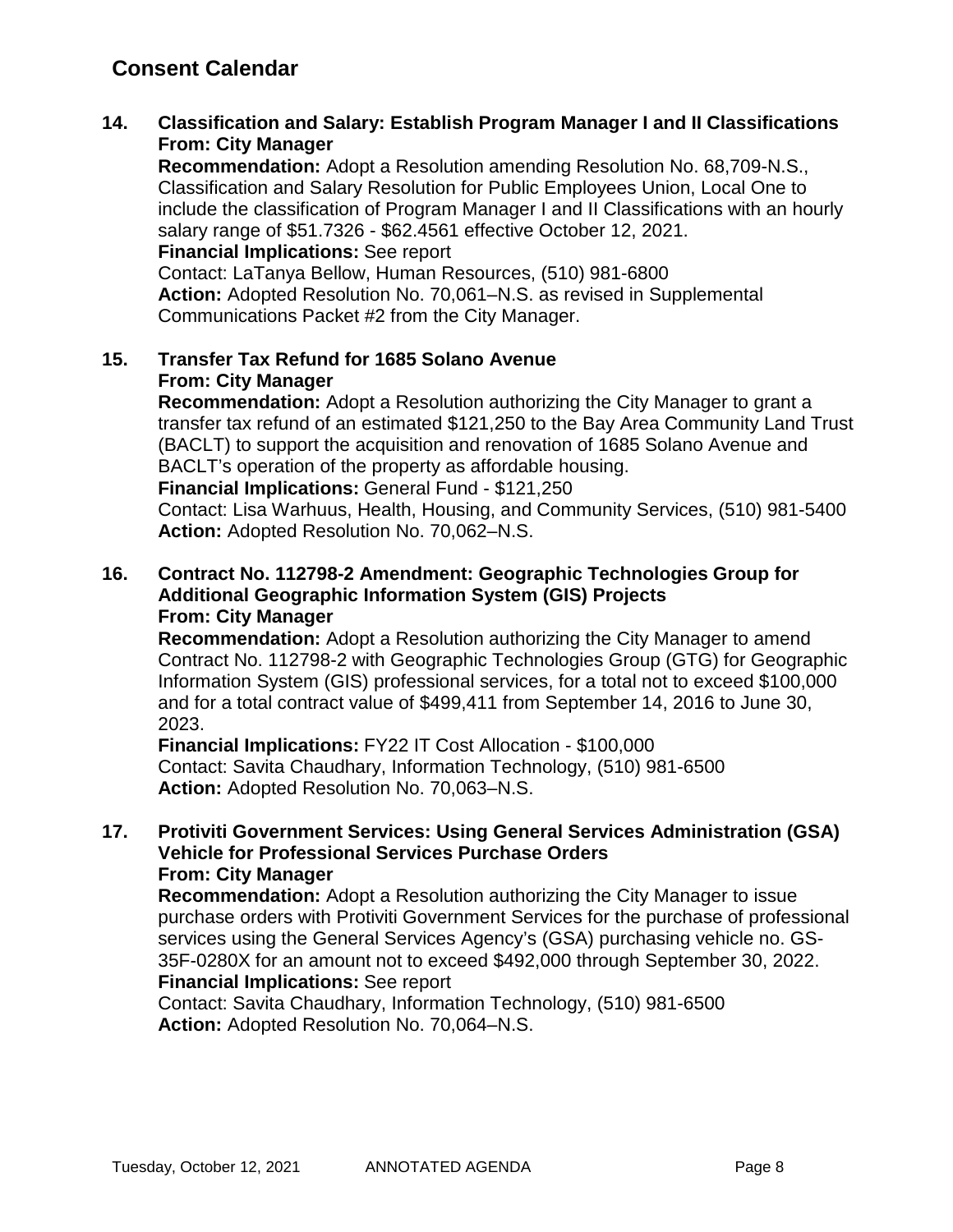## **Consent Calendar**

### **18. Grant Application: Environmental Enhancement and Mitigation Project (EEMP) Proposal**

### **From: City Manager**

**Recommendation:** Adopt a Resolution authorizing the City Manager to submit an Environmental Enhancement and Mitigation (EEM) grant application to plant urban forest trees in the amount up to \$500,000; to accept the grant; to execute any resultant revenue agreements and amendments; and authorizing the implementation of the project and appropriation of funding for related expenses, subject to securing the grant.

### **Financial Implications:** See report

Contact: Scott Ferris, Parks, Recreation and Waterfront, (510) 981-6700 **Action:** Adopted Resolution No. 70,065–N.S.

### **19. City Policy Regarding Scheduling City Meetings on Significant Religious Holidays**

**From: Mayor Arreguin (Author), Councilmember Wengraf (Author), Councilmember Taplin (Co-Sponsor), Councilmember Hahn (Co-Sponsor) Recommendation:** Adopt a Resolution establishing an official City of Berkeley policy to avoid scheduling of meetings of the City Legislative Bodies (City Council, Commissions and Boards, Council Policy Committees, Task Forces) on any religious holiday that incorporates significant work restrictions and direct the City Manager to identify those holidays in consultation with community religious leaders.

### **Financial Implications:** Staff time

Contact: Jesse Arreguin, Mayor, (510) 981-7100

**Action:** Adopted Resolution No. 70,066–N.S. with the Resolved clause revised to read:

*NOW THEREFORE, BE IT RESOLVED by the Council of the City of Berkeley that it will be the policy of the City to avoid scheduling meetings of City Legislative Bodies (City Council, Commissions and Boards, Council Policy Committees, Task Forces) on religious holidays that incorporate significant work restrictions and such days shall be identified through consultation with community religious leaders.*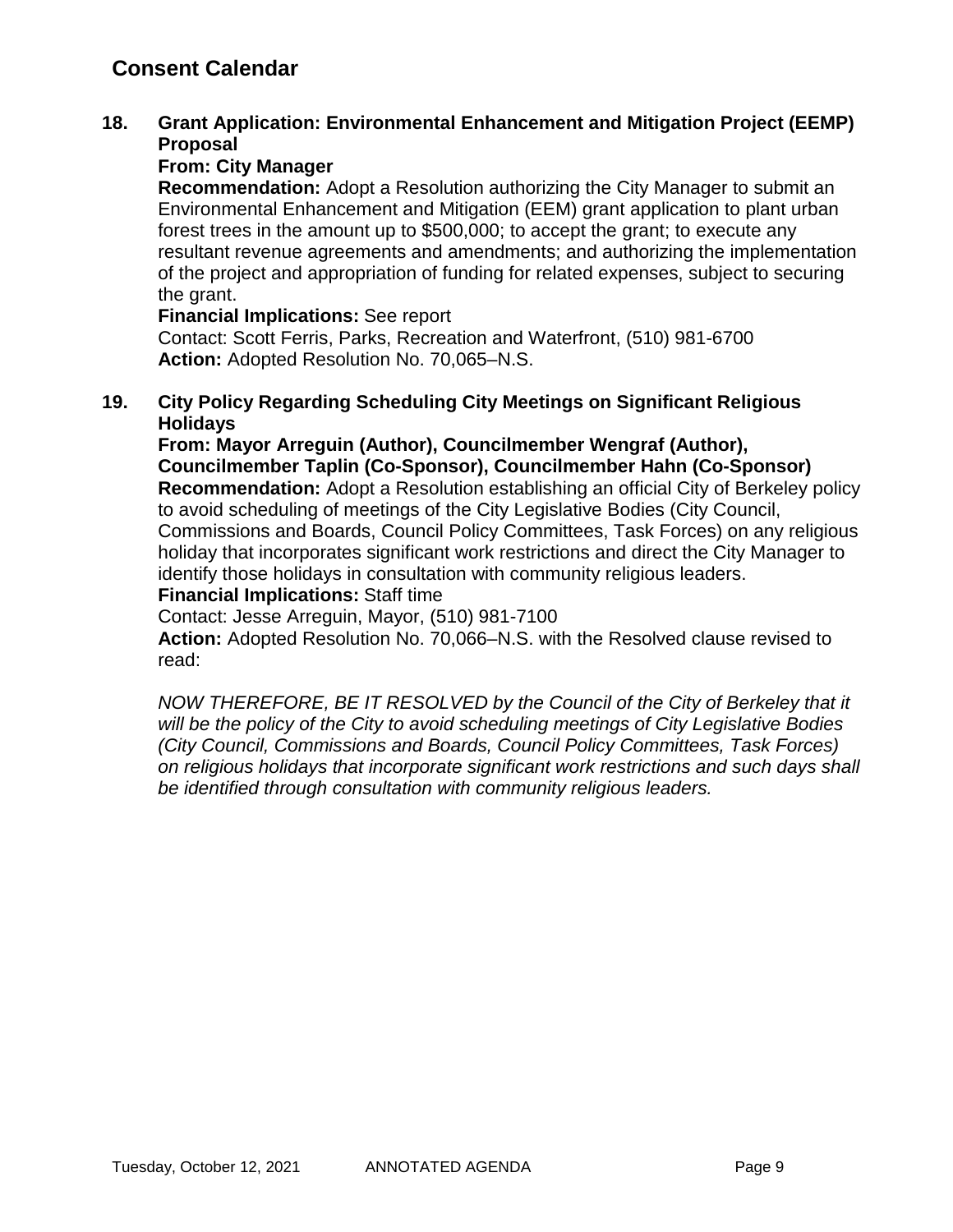## **Council Consent Items**

**20. Budget Referral: Security Cameras in the Public Right Of Way at Intersections Experiencing Increased Violent Crime, and Environmental Safety Assessment for High Crime Areas**

**From: Councilmember Taplin (Author), Councilmember Kesarwani (Author) Recommendation:** In order to deter gun violence and obtain evidence to solve criminal investigations, adopt the following recommendations: 1. Authorize the City Manager to install security cameras, prominent signage, and increased lighting in the public right-of-way at intersections experiencing a rise in violent crime, including appropriate arterial streets serving as entry into and exit out of the City of Berkeley; 2. Refer to the City Manager an environmental safety assessment of the high crime areas specifically in South and West Berkeley; 3. Refer costs for security cameras and lighting to the Annual Appropriations Ordinance (AAO) #1 budget process. We note that the security camera footage would be used solely for the purpose of solving criminal investigations. The cameras are not intended and would not be used for any kind of surveillance purposes whatsoever. Key intersections entering and leaving Berkeley for security camera installation could include those listed below. Arterial intersections along University, Ashby and Alcatraz in close proximity to gun violence in South and West Berkeley should be prioritized: 6th/University, 7th/Ashby, San Pablo Ave./Ashby, Sacramento/Alcatraz, Alcatraz/Adeline, Ashby/Telegraph. Gilman/6th, College/Alcatraz, Ashby/Domingo, Ashby/Claremont. Other locations within Berkeley may include the following: University/San Pablo, University/Sacramento, Sacramento/Ashby, George Florence Park, 10th/Bancroft, 8th/Channing, 8th/Addison.

### **Financial Implications:** See report

Contact: Terry Taplin, Councilmember, District 2, (510) 981-7120 **Action:** Approved recommendation as revised in Supplemental Communications Packet #1 from Councilmember Taplin, and further revised to include the amendments below.

- Refer to the City Manager to develop a use policy for the security cameras that includes provisions that the data may be used for active investigations only and that the policy will include the data retention schedule. Staff to provide Council with an off-agenda memo commemorating the use policy.
- The locations of the cameras will be based on calls-for-service data; that staff will bring a list of locations to Council; and to refer the item to the AAO1 budget process.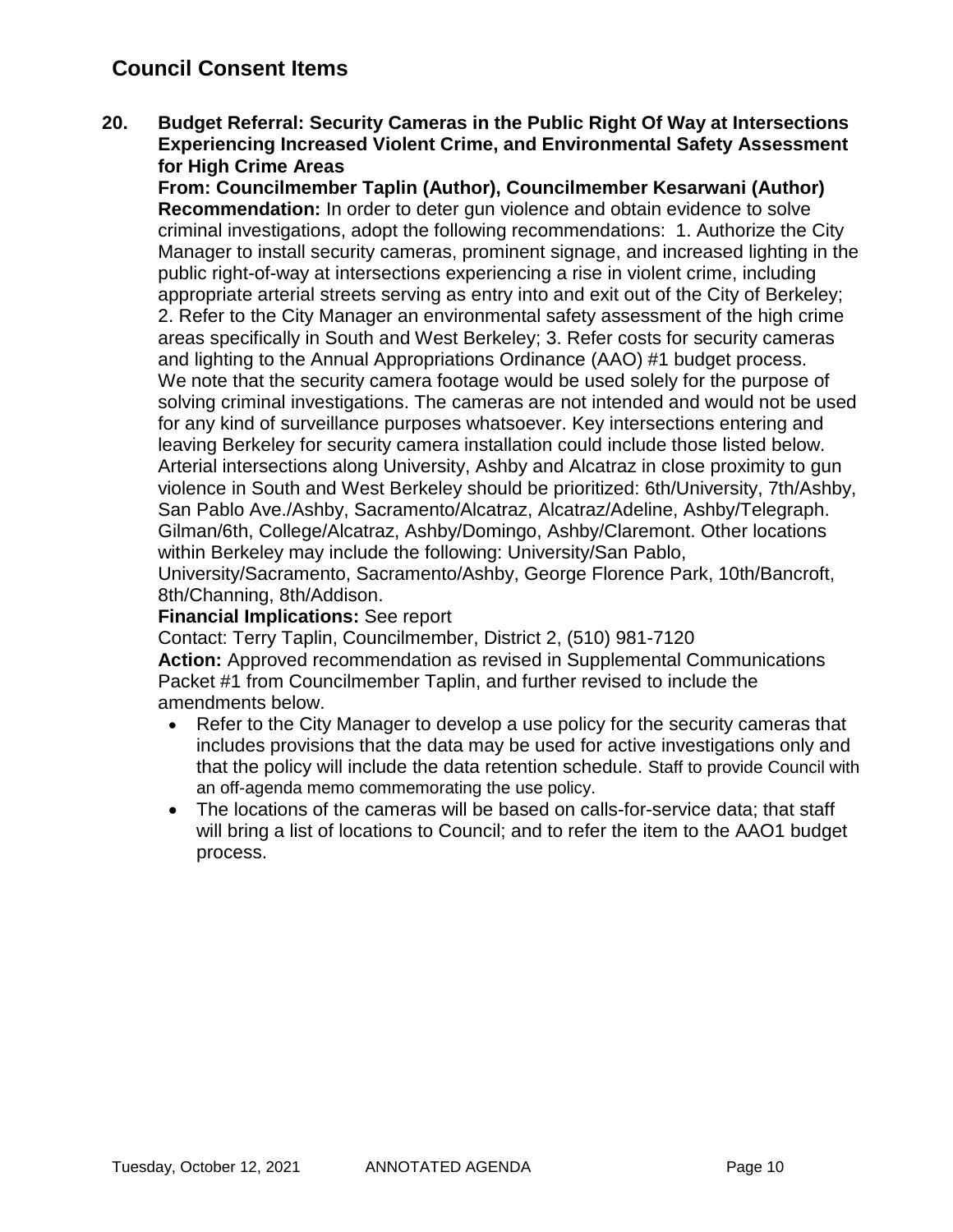### **21. Ghost Gun Ordinance**

### **From: Councilmember Taplin (Author), Councilmember Bartlett (Co-Sponsor), Councilmember Hahn (Co-Sponsor), Councilmember Droste (Co-Sponsor)** *(Reviewed by the Public Safety Committee)*

**Recommendation:** Adopt first reading of an Ordinance amending the Berkeley Municipal Code to prohibit any person other than a licensed manufacturer or importer from possessing, selling, offering for sale, transferring, purchasing, transporting, receiving, or manufacturing an unfinished firearm frame or receiver that has not been imprinted with a serial number, subject to certain exceptions pursuant to state law; and prohibiting any person from possessing, manufacturing or assembling a firearm that has not been imprinted with a serial number, subject to certain exceptions pursuant to state law.

*Policy Committee Recommendation: Send the item, with a positive recommendation, to Council and directed the author to work with the City Attorney's office to finalize a draft Ordinance and to submit the item as a time critical item for inclusion in the October 12, 2021 Council agenda.*

### **Financial Implications:** Staff time

Contact: Terry Taplin, Councilmember, District 2, (510) 981-7120 **Action:** Approved first reading of Ordinance No. 7,789—N.S. as revised in the material submitted by the City Attorney at the meeting to 1) Edit a sentence in the Findings for clarity; 2) Amend the definition of "unfinished frame or receiver" and makes corresponding minor edits throughout, to avoid conflict with a proposed federal rule; 3) Address applicability, in light of federal and/or state law, for (1) licensed firearm precursor part vendors, (2) Federal Firearms Importers, (3) Federal Firearms Manufacturers, (4) sworn peace officers acting within the scope of official duties, and (5) licensed and regulated common carriers; 4) Delete a subsection that is descriptive of existing law; and 5) Provide that Subsections A and C shall take effect 6 months after the other provisions go into effect, rather than 90 days, allowing the City more time to inform residents of the provisions. Second reading scheduled for October 26, 2021.

### **22. Letter to Senate Budget Committee Chair Sen. Skinner Regarding Berkeley Pier**

**From: Councilmember Taplin (Author), Mayor Arreguin (Co-Sponsor), Councilmember Robinson (Co-Sponsor), Councilmember Kesarwani (Co-Sponsor)**

**Recommendation:** Send a letter to State Senator Nancy Skinner (D-Berkeley), Chair of the Senate Budget Committee, requesting state budget allocations for urgent infrastructure needs at the Berkeley Municipal Pier.

### **Financial Implications:** None

Contact: Terry Taplin, Councilmember, District 2, (510) 981-7120 **Action:** Item 22 continued to October 26, 2021.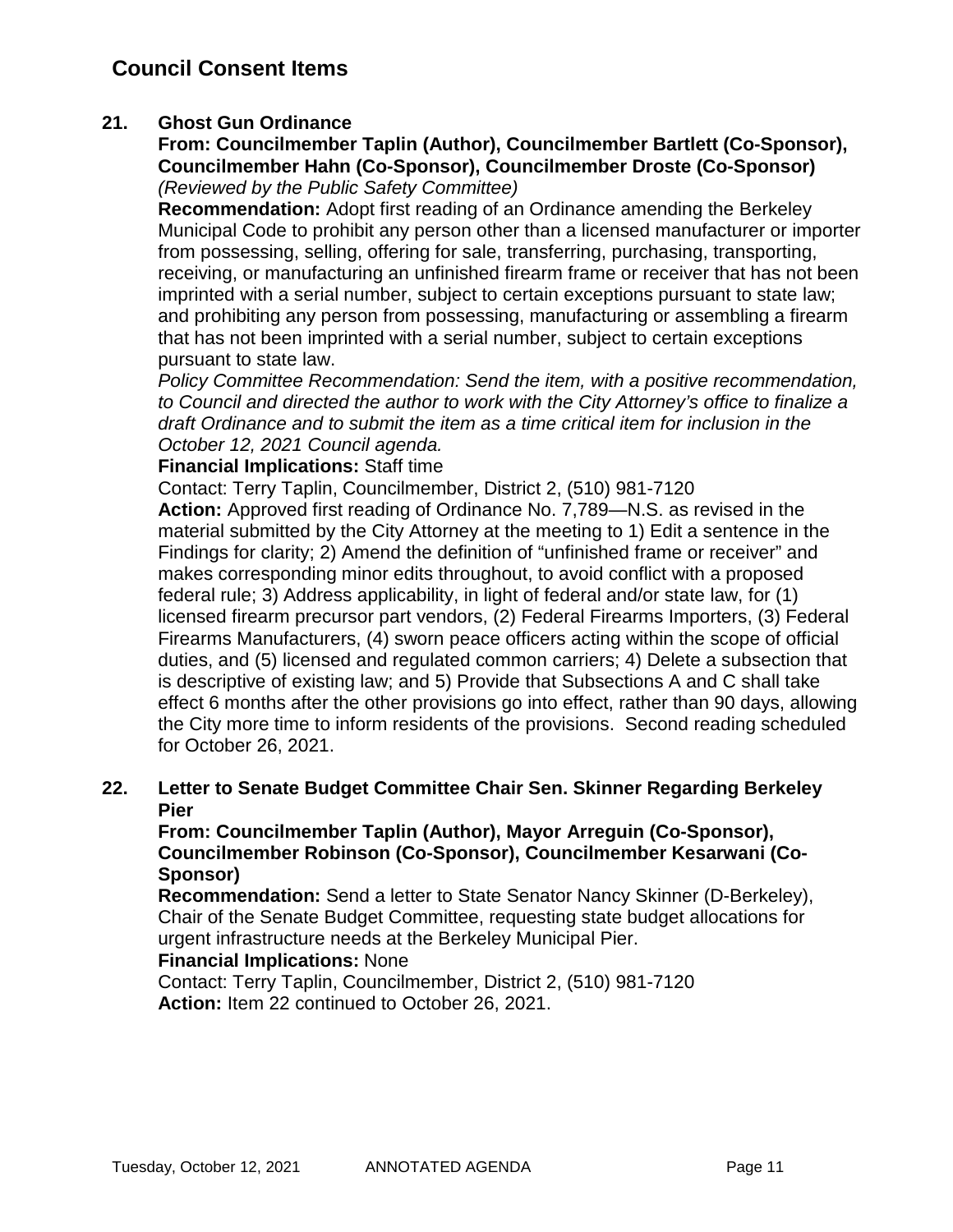## **Council Consent Items**

### **23. Infrastructure and Affordable Housing Finance Plan for Adeline Corridor From: Councilmember Bartlett (Author)**

**Recommendation:** Refer to the November Annual Appropriation Ordinance an allocation of \$200,000 to fund a Consultant to design and implement an infrastructure and affordable housing finance strategy for the Adeline Corridor Plan that was adopted by the City Council on December 8, 2020. The proposed analysis should examine the feasibility of various infrastructure financing tools, such as an Enhanced Infrastructure Finance District (EIFD), Community Facilities District, Affordable Housing Authority, Community Revitalization and Investment Authority, pursuit of state and Federal grants, and other public and private financing tools. The project team should determine which financing mechanism(s) would be most appropriate to fund elements of the Adeline Corridor Plan, and future communityoriented projects. Upon identifying the appropriate funding tools, the consultant would then proceed with implementation based on further feedback from City Council and the community.

### **Financial Implications:** See report

Contact: Ben Bartlett, Councilmember, District 3, (510) 981-7130 **Action:** Councilmembers Harrison and Taplin added as co-sponsors. Approved recommendation.

### **24. Adopt a Resolution in Support of a Direct Pay Provision for the 26 U.S.C. § 25D Residential Energy Efficient Property Tax Credit From: Councilmember Harrison (Author)**

**Recommendation:** Adopt a resolution in support of a Direct Pay Provision for the 26 U.S.C. § 25D Residential Energy Efficient Property Tax Credit. end copies of the resolution to Senators Feinstein and Padilla, Congresswoman Lee, Chairman Wyden, Chairman Neal, Ranking Member Crapo, and Ranking Member Brady. **Financial Implications:** None

Contact: Kate Harrison, Councilmember, District 4, (510) 981-7140 **Action:** Adopted Resolution No. 70,067–N.S.

### **25. Adopt a Resolution Denouncing Texas Anti-Abortion Law (SB 8) and Reaffirming Reproductive Freedom in Berkeley**

**From: Councilmember Wengraf (Author), Councilmember Taplin (Co-Sponsor), Councilmember Kesarwani (Co-Sponsor), Councilmember Hahn (Co-Sponsor) Recommendation:** Adopt a Resolution to denounce the Texas abortion law, Senate Bill (SB) 8, banning most abortions after six weeks of pregnancy. The resolution will also reaffirm the City of Berkeley's commitment to reproductive freedom. **Financial Implications:** None

Contact: Susan Wengraf, Councilmember, District 6, (510) 981-7160 **Action:** Adopted Resolution No. 70,068–N.S.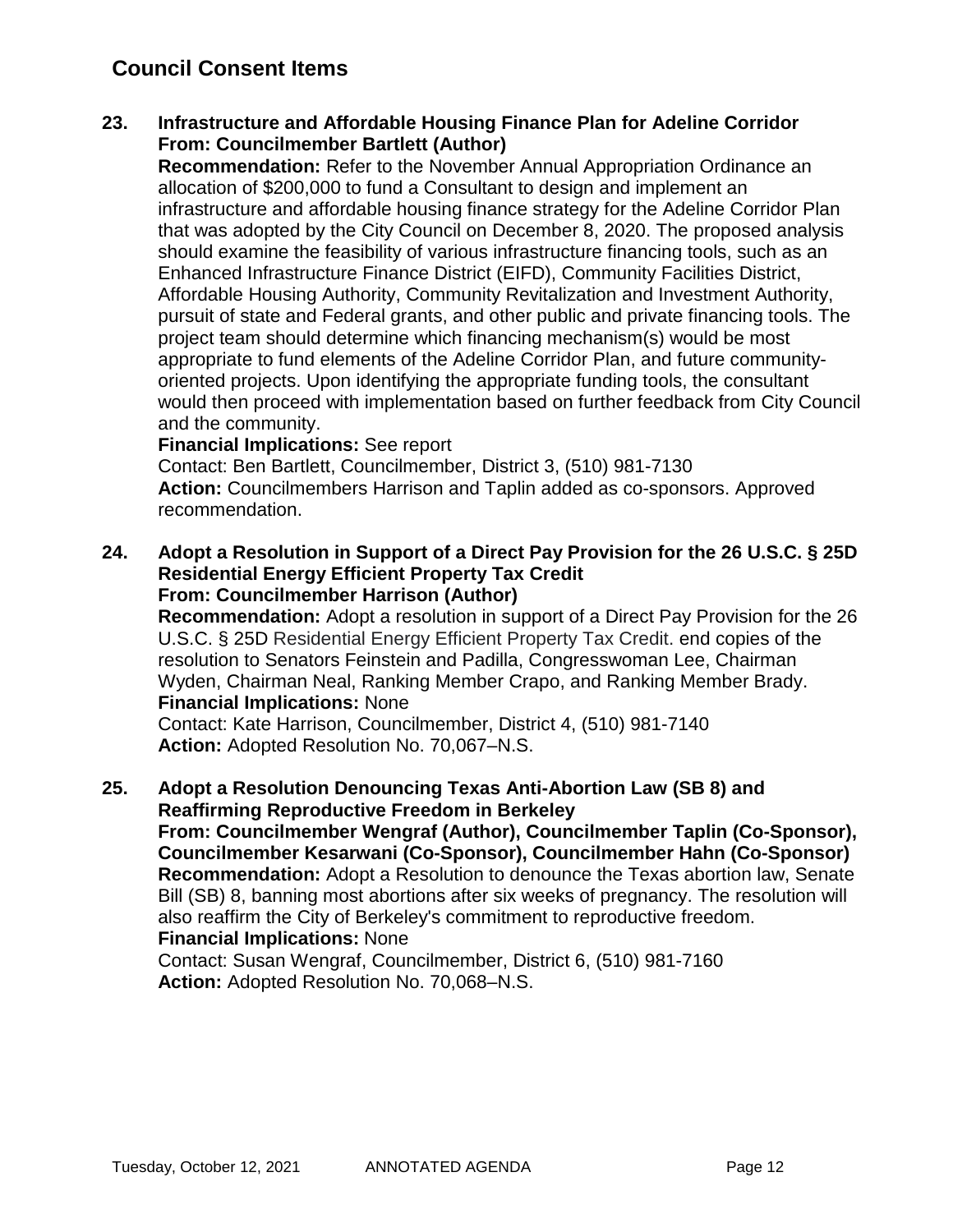## **Council Consent Items**

**26. Support for H.R. 3755 and S.1975 – Women's Health Protection Act of 2021 From: Councilmember Wengraf (Author), Councilmember Taplin (Co-Sponsor), Councilmember Kesarwani (Co-Sponsor), Councilmember Hahn (Co-Sponsor) Recommendation:** Adopt a Resolution in support of H.R. 3755 and S.1975 – Women's Health Protection Action of 2021 (Rep. Chu) (Sen. Blumenthal) and send copies to House Representatives Judy Chu and Barbara Lee; Senators Richard Blumenthal, Dianne Feinstein and Alex Padilla; Vice President Kamala Harris and President Joe Biden.

### **Financial Implications:** None

Contact: Susan Wengraf, Councilmember, District 6, (510) 981-7160 **Action:** Adopted Resolution No. 70,069–N.S.

## **Action Calendar**

*The public may comment on each item listed on the agenda for action as the item is taken up. For items moved to the Action Calendar from the Consent Calendar or Information Calendar, persons who spoke on the item during the Consent Calendar public comment period may speak again at the time the matter is taken up during the Action Calendar.*

*The Presiding Officer will request that persons wishing to speak use the "raise hand" function to determine the number of persons interested in speaking at that time. Up to ten (10) speakers may speak for two minutes. If there are more than ten persons interested in speaking, the Presiding Officer may limit the public comment for all speakers to one minute per speaker. Speakers are permitted to yield their time to one other speaker, however no one speaker shall have more than four minutes. The Presiding Officer may, with the consent of persons representing both sides of an issue, allocate a block of time to each side to present their issue.*

*Action items may be reordered at the discretion of the Chair with the consent of Council.*

## **Action Calendar – Public Hearings**

*Staff shall introduce the public hearing item and present their comments. This is followed by five-minute presentations each by the appellant and applicant. The Presiding Officer will request that persons wishing to speak use the "raise hand" function to be recognized and to determine the number of persons interested in speaking at that time.*

*Up to ten (10) speakers may speak for two minutes. If there are more than ten persons interested in speaking, the Presiding Officer may limit the public comment for all speakers to one minute per speaker. The Presiding Officer may with the consent of persons representing both sides of an issue allocate a block of time to each side to present their issue.*

*Each member of the City Council shall verbally disclose all ex parte contacts concerning the subject of the hearing. Councilmembers shall also submit a report of such contacts in writing prior to the commencement of the hearing. Written reports shall be available for public review in the office of the City Clerk.*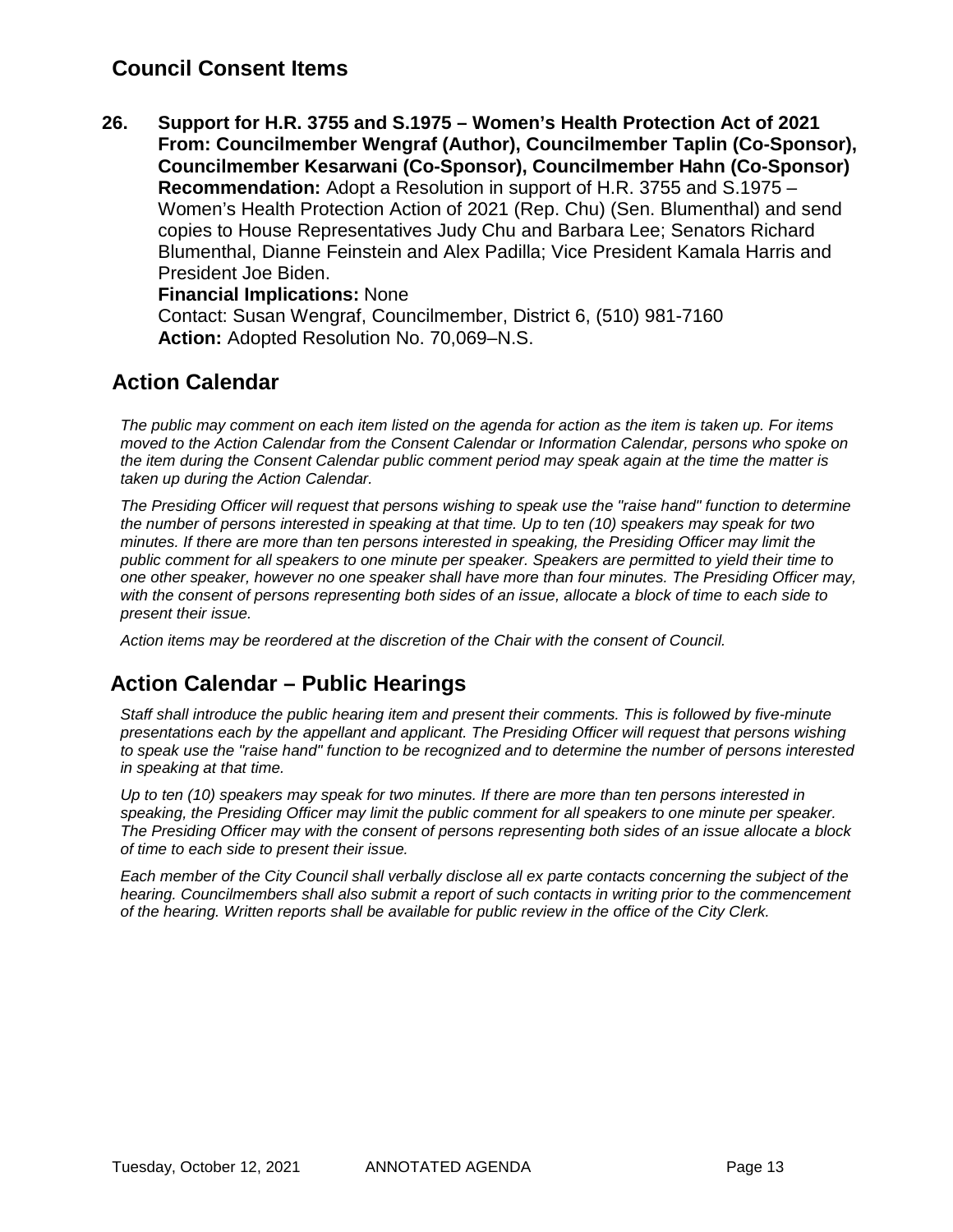## **Action Calendar – Public Hearings**

### **27. ZAB Appeal: 1205 Peralta Avenue, Variance/Use Permit #ZP2020-0060 From: City Manager**

**Recommendation:** Conduct a public hearing and, upon conclusion, adopt a Resolution affirming the Zoning Adjustments Board (ZAB) decision to deny Zoning Permit #ZP2020-0060 for a Variance to legalize the elimination of two off-street parking spaces by conversion of an existing 18 foot x 20 foot garage to habitable space, and a Use Permit to legalize the addition of three bedrooms on a lot that is non-conforming for density, lot coverage, setbacks, usable open space and parking. **Financial Implications:** None

Contact: Jordan Klein, Planning and Development, (510) 981-7400

**Public Testimony:** The Mayor opened the public hearing. 7 speakers. M/S/C (Arreguin/Droste) to close the public hearing. **Vote:** All Ayes.

**Action:** M/S/Failed (Hahn/Arreguin) to suspend the rules and extend the meeting to 11:15 p.m.

**Vote:** Ayes – Kesarwani, Bartlett, Hahn, Droste, Arreguin; Noes – Taplin, Harrison, Wengraf, Robinson.

**Action:** M/S/Carried (Taplin/Harrison) to reconsider the motion to suspend the rules and extend the meeting.

**Vote:** Kesarwani, Taplin, Bartlett, Harrison, Hahn, Robinson, Droste, Arreguin; Noes – None; Abstain – Wengraf.

**Action:** M/S/C (Arreguin/Hahn) to suspend the rules and extend the meeting to 11:15 p.m.

**Vote:** Kesarwani, Taplin, Bartlett, Hahn, Robinson, Droste, Arreguin; Noes – None; Abstain – Harrison, Wengraf.

**Action:** M/S/C (Kesarwani/Wengraf) to adopt Resolution No. 70,070–N.S. remanding the variance and use permit to the Zoning Adjustments Board with the inclusion of new or revised plans presented to the City Council. **Vote:** Ayes – Kesarwani, Hahn, Wengraf, Robinson, Droste, Arreguin; Noes – Taplin, Bartlett, Harrison.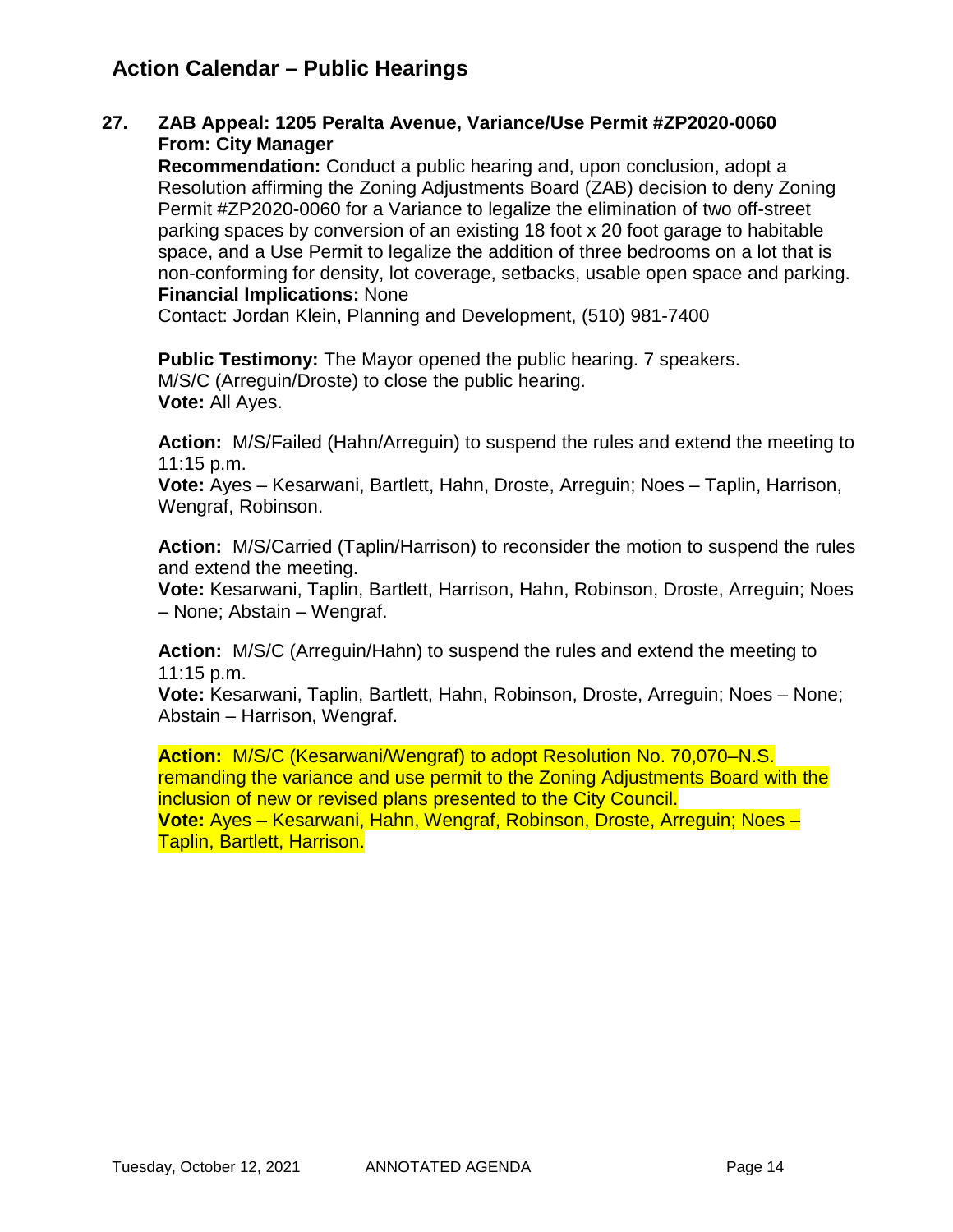## **Action Calendar – Old Business**

**28. Response to Short Term Referral for Amendments to Accessory Dwelling Unit (ADU) Ordinance to Address Public Safety Concerns; Amending BMC Chapters 23C.24 and 23F.04** *(Continued from September 28, 2021) (Item contains revised material)*

**From: City Manager**

**Recommendation:** Conduct a public hearing and, upon conclusion, adopt the first reading of a local Accessory Dwelling Unit (ADU) Ordinance [Berkeley Municipal Code (BMC) Chapter 23C.24] and amendments to relevant Definitions [BMC Chapter 23F.04] in the Zoning Ordinance.

### **Financial Implications:** None

Contact: Jordan Klein, Planning and Development, (510) 981-7400

**Public Testimony:** The Mayor opened the public hearing. 4 speakers.

**Action:** M/S/C (Arreguin/Wengraf) to continue the public hearing to October 26, 2021 as the first action item including supplemental material from Councilmember Harrison in Supplemental Communications Packet #1.

**Vote:** Kesarwani, Taplin, Bartlett, Hahn, Wengraf, Robinson, Droste, Arreguin; Noes – None; Abstain – Harrison.

Councilmember Harrison absent 11:07 p.m. – 11:11 p.m.

**29. Amending the Berkeley Election Reform Act (BERA) Relating to Officeholder Accounts** *(Reviewed by the Agenda & Rules Committee) (Continued from September 14, 2021)*

### **From: Agenda & Rules Committee: Mayor Arreguin, Councilmember Hahn, Councilmember Wengraf**

### **Recommendation:**

Take one of the following actions: 1. Refer a proposal to the Fair Campaign Practices Commission (FCPC) amending the Berkeley Election Reform Act (BERA), BMC Chapter 2.12, and Lobbyist Registration Act, BMC Chapter 2.09, to enact "a reasonable set of limitations and rules" to regulate the maintenance of officeholder accounts, as developed and referred for consideration by the Agenda and Rules Committee; or 2. Refer a proposal to the FCPC amending BERA, BMC Chapter 2.12, to prohibit Officeholder Accounts, as originally proposed by the Fair Campaign Practices Commission.

*Policy Committee Recommendation: Send the item to Council with two proposed alternatives: 1) Councilmember Hahn's proposal to regulate officeholder accounts, and 2) the Fair Campaign Practices Commission proposal to prohibit officeholder accounts; and to include the Commission's analysis of regulating officeholder accounts in the item that goes to the full Council.* 

### **Financial Implications:** See report

Contact: Sophie Hahn, Councilmember, District 5, (510) 981-7150 **Action:** Item 29 continued to October 26, 2021.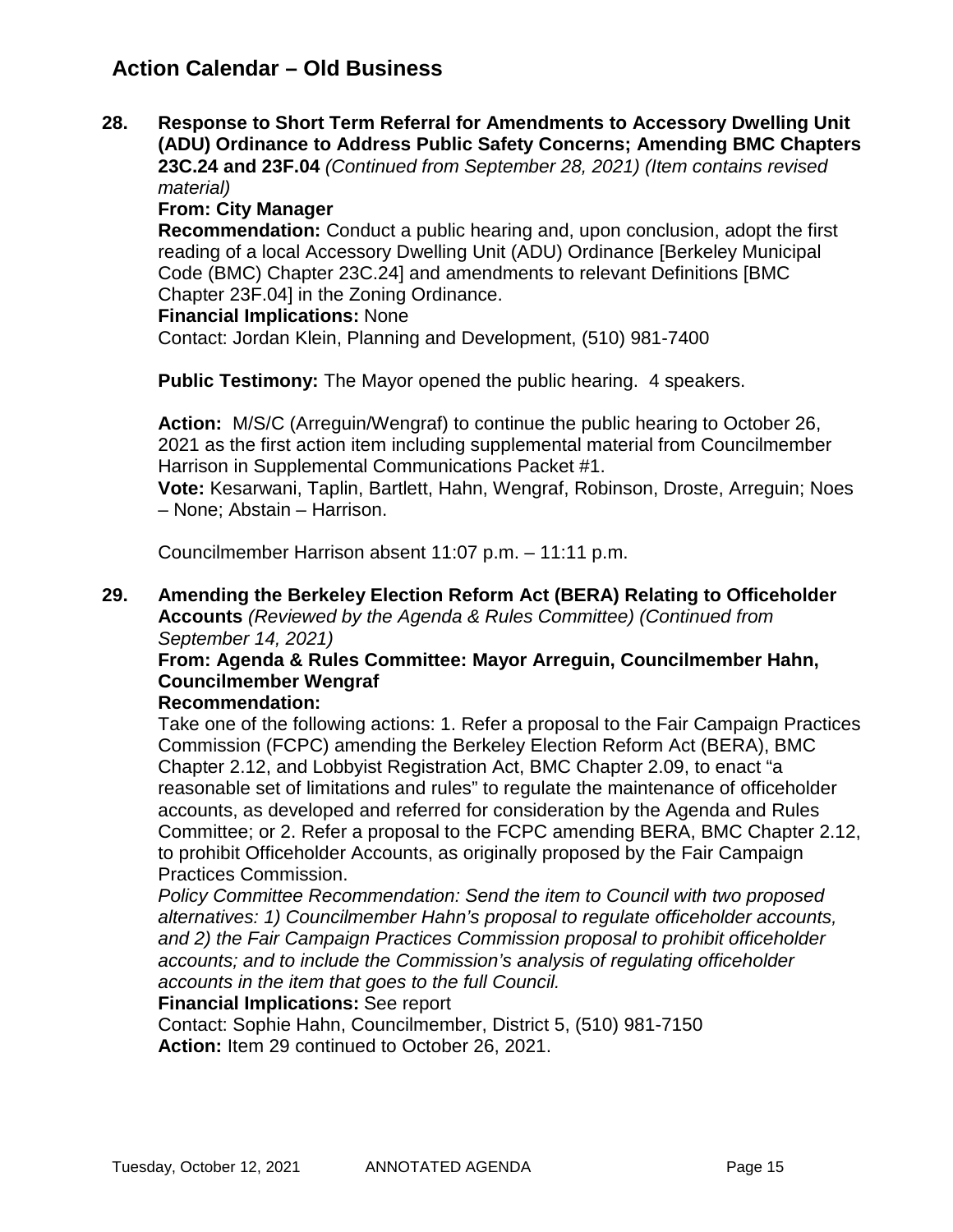## **Action Calendar – Old Business**

**30. Referral to the Zero Waste and Energy Commission (or Successor Commission) to Hold Joint Meetings to Conduct Community Outreach and Education Events with Regard to the Proposed Ordinance Regulating the Use of Carryout and Pre-checkout Bags and to Make Recommendations to the FITES Committee** *(Reviewed by the Facilities, Infrastructure, Transportation, Environment & Sustainability Committee) (Continued from September 14, 2021)*

#### **From: Councilmember Harrison (Author)**

**Recommendation:** Refer to Berkeley's Zero Waste and Energy Commissions (or successor Commission) to hold joint meetings regarding the proposed Ordinance regulating the use of carryout and pre-checkout bags and promoting the use of reusable bags by December 31, 2021.

As part of the series of meetings, the Commissions should: 1. strive to conduct community/business outreach and education events to include, but not limited to the following entities: a. all stores and events that provide pre-checkout bags (e.g., grocery stores, convenience stores, food marts, and food vendors); b. all restaurants, take-out food stores, food trucks, permitted events, and any other commercial establishment not regulated by the state that provide carryout bags; and 2. make any recommendations with respect to any amendments and appropriate phasing to the Facilities, Infrastructure, Transportation, Environment & Sustainability Policy Committee.

*Policy Committee Recommendation: Make a positive recommendation to the City Council that the Council direct the Zero Waste and Energy Commission (or successor Commission) to hold joint meetings to conduct community outreach and education events and recommend proposed changes and appropriate phasing to the FITES Committee.*

### **Financial Implications:** See report

Contact: Kate Harrison, Councilmember, District 4, (510) 981-7140 **Action:** Moved to Consent Calendar. Approved recommendation as revised in the Supplemental materials submitted by Councilmember Harrison.

### **31. Objective Standards Recommendations for Density, Design and Shadows From: Joint Subcommittee for the Implementation of State Housing Laws**

*(Continued from September 28, 2021) (Item contains supplemental material)* **Recommendation:** Refer to the Planning Commission and Design Review Committee to review the recommendations from the Joint Subcommittee for the Implementation of State Housing Laws (JSISHL) for objective standards for density, design and shadows and draft Zoning Ordinance amendments for City Council consideration.

### **Financial Implications:** See report

Contact: Alene Pearson, Commission Secretary, (510) 981-7400 **Action:** Item 31 continued to the October 26, 2021 meeting.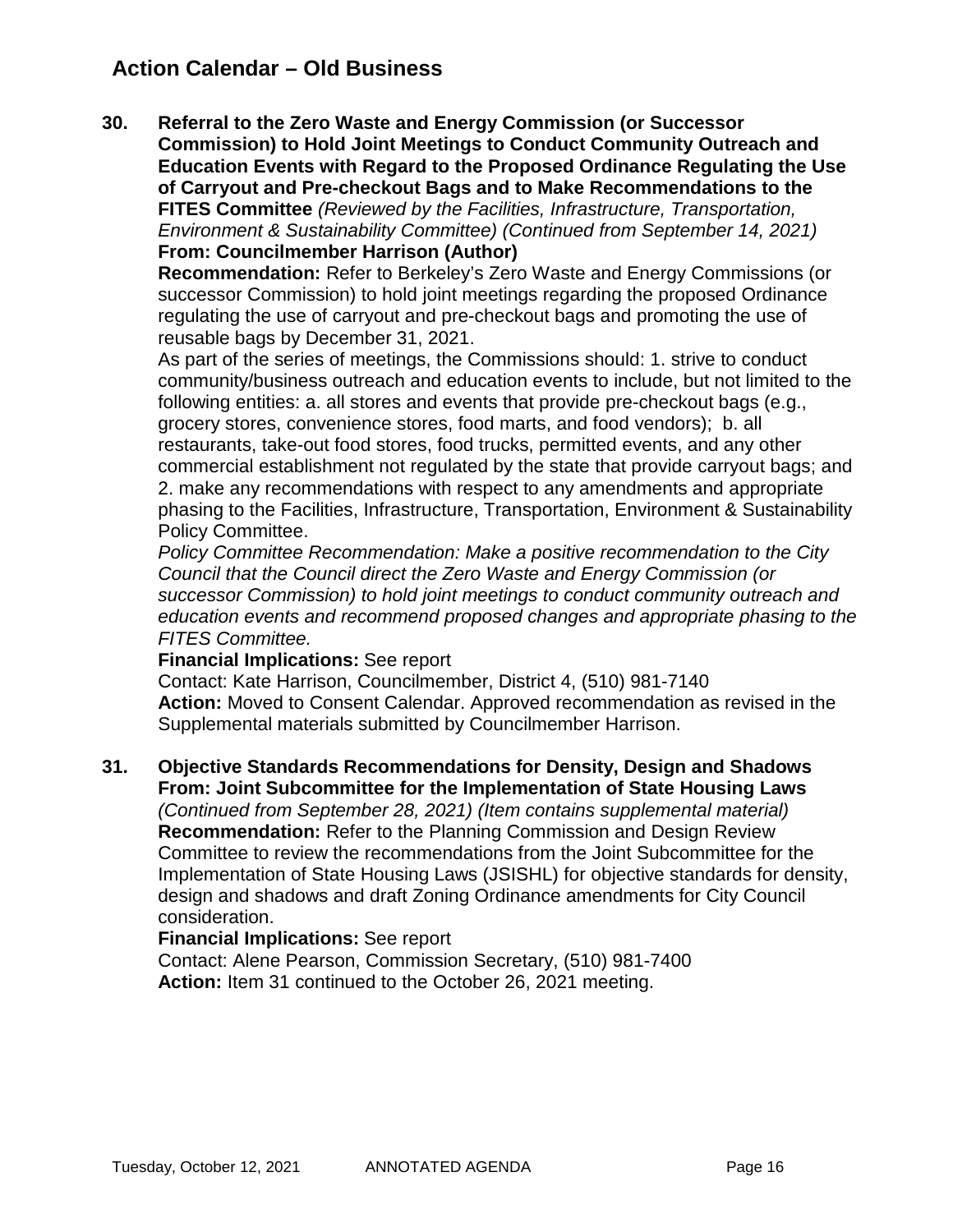## **Action Calendar – New Business**

**32. Identifying City Council Referrals for Removal From: City Manager Recommendation:** 1. Review the referrals marked as rescinded by the sponsoring Councilmember or District; 2. Consider the referrals identified by Councilmembers for further discussion; and 3. Approve the removal of referrals that have been marked as rescinded by the sponsoring Councilmember or District. **Financial Implications:** None Contact: Dee Williams-Ridley, City Manager, (510) 981-7000 **Action:** Item 32 continued to the October 26, 2021 meeting.

## **Council Action Items**

**33. Budget Referral: Allocate General Fund Revenues to Support Pilot Program Offering Free AC Transit on Sundays in Berkeley From: Councilmember Harrison (Author) Recommendation:** Refer to the November 2021 budget process approximately \$500,000 in General Fund Revenue toward fully subsidizing AC Transit fares originating from Berkeley on Sundays for at least one calendar year. **Financial Implications:** General Fund - \$500,000 Contact: Kate Harrison, Councilmember, District 4, (510) 981-7140 **Action:** Item 33 continued to the October 26, 2021 meeting, including revised material in Supplemental Communications Packet #2 from Councilmember Harrison.

## **Public Comment – Items Not Listed on the Agenda –** 0 speakers.

## **Adjournment**

**Action:** M/S/C (Arreguin/Wengraf) to adjourn the meeting. **Vote:** Ayes – Kesarwani, Taplin, Bartlett, Hahn, Wengraf, Robinson, Arreguin; Noes – None; Abstain – None; Absent – Harrison, Droste.

Councilmember Droste absent 11:08 – 11:11 p.m.

Adjourned at 11:11 p.m.

## **Communications**

### **Homelessness Issues**

- 1. Eric Friedman
- 2. Paul Buddenhagen, Deputy City Manager
- 3. Yasuo Tanaka
- 4. Steve Kromer
- 5. Ben Buettner
- 6. Fran Haselsteiner
- 7. Alex Merenkov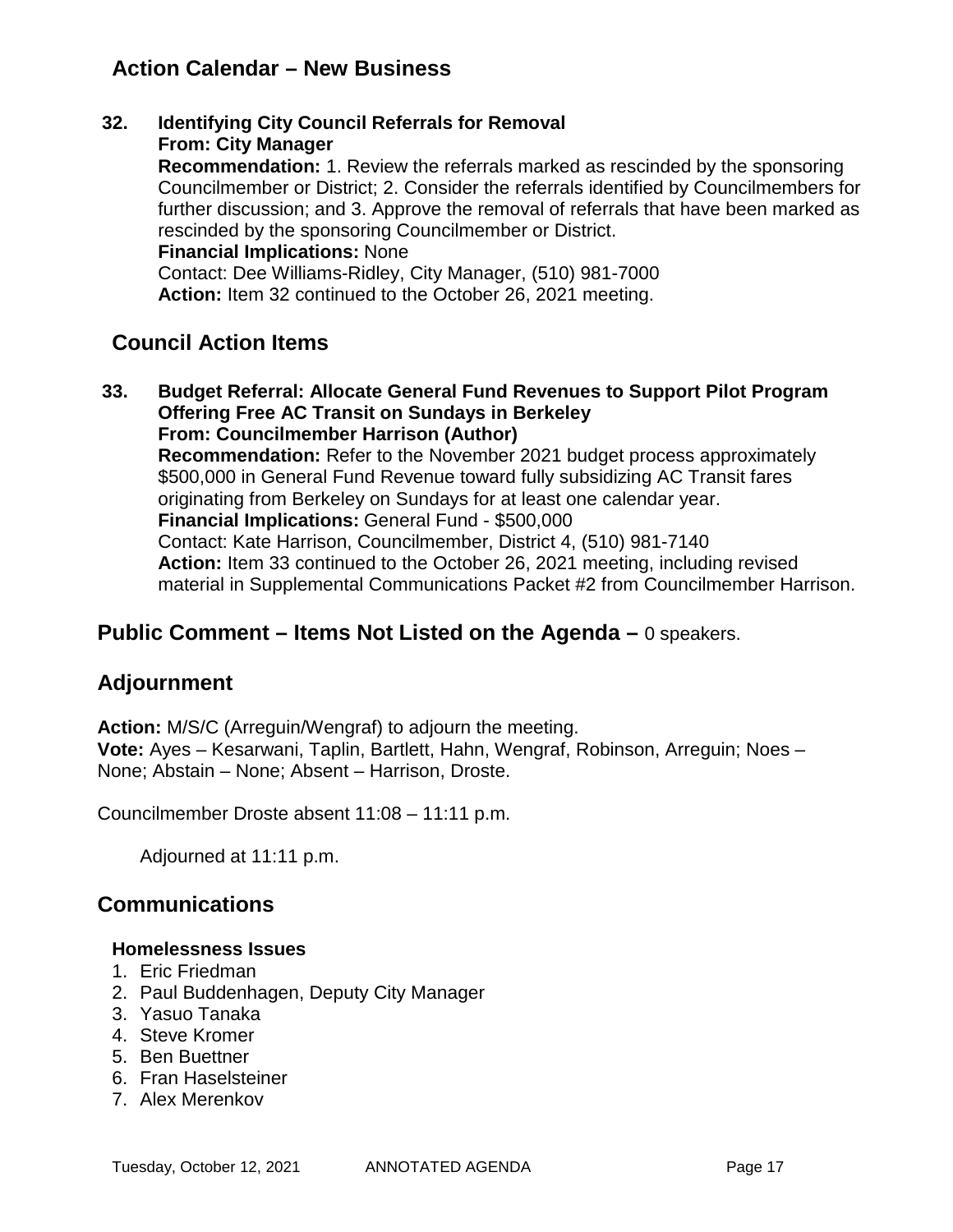- 8. Parisa Jorjani (2)
- 9. Jae Wheeler

#### **Sustainable Housing at the North Berkeley BART**

- 10.11 similarly-worded form letters
- 11.Andrew Livsey
- 12.Deborah Gouailhardou
- 13.Laura Wise
- 14.Josh Gutwill
- 15.Lorna Brand
- 16.Barbara Fisher

#### **Purchase Parcel of the Ashby Community Garden**

- 17.Carrie Jahde
- 18.Anna Henry
- 19.Veronica Graham
- 20.Mariam Queen and Alison Paskal
- 21.Carolyn Goldwasser
- 22.Jennifer Sowerwine
- 23.Nell Wollner
- 24.Larisa Cummings
- 25.Ingrid Good
- 26.Linda Currie
- 27.Elizabeth Barry

### **New Construction Funding at 1740 San Pablo Avenue**

28.Kate Traynor, on behalf of BRIDGE Housing Corporation

### **Zero Waste Commission Support**

29.Danielle Epifani 30.Chrise

**Fair Work Week Ordinance**

31.John Paluska, Owner of Comal

**Fire Hazard at 1040 University Avenue** 32.Ben Hubbell

### **Vaccine + Masks**

33.City of Berkeley Youth Commission 34.Susan Imperial

**Oppose SB9** 35.Evan Meyer

### **Investing in West Berkeley**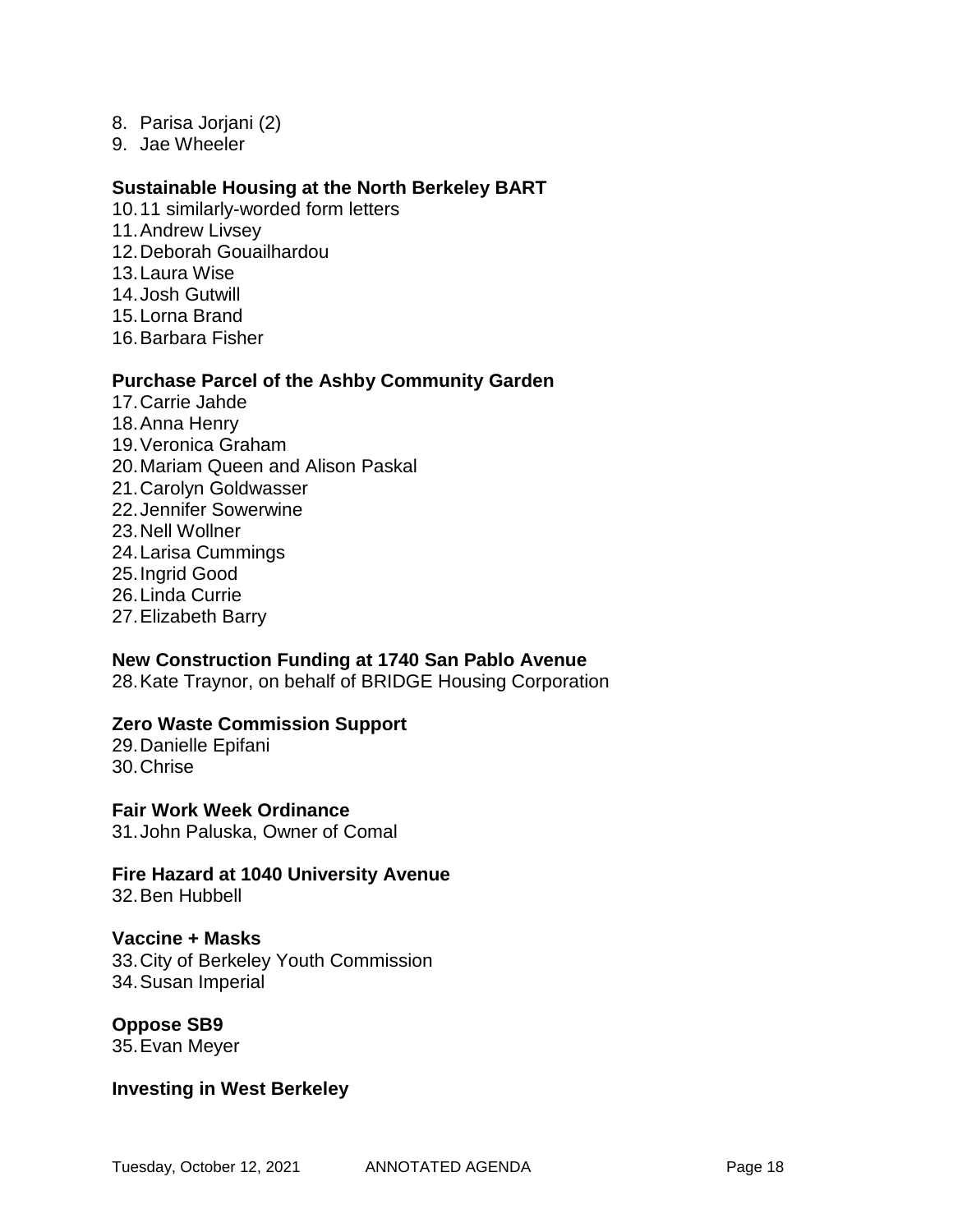36.Becca Schonberg **Cragmont Park Rental** 37.Denise

**Parking Ordinance Suggestion**

38.Tina Goldsmith

**Secondhand Marijuana and Tobacco Use**

39.Carol Denney

**Resolution to Support Redistribution of City Resources** 40.Anna Minsky

**RV Parking** 41.Charlene Washington 42.Maryann O'Sullivan

### **Berkeley Shooting/Crime**

43.Michael O'Heaney 44.Jeff Vincent 45.Naomi Marks 46.Laralynn Rapoza 47.Imad Din

### **Street Paving Equity**

48.Zach Franklin 49.Minda Berbeco 50.Kris Wiley 51.Maryann O'Sullivan

### **Menstrual Problems After COVID Shots**

52.Vivian Warkentin

#### **Leonard Powell Saga** 53.Steve Martinot

#### **Save People's Park** 54.Diana Bohn

### **Parking Permits**

55.Parisa Jorjani

### **URL's Only**

56.Russbumper (3) 57.Vivian Warkentin 58.Barbara Gilbert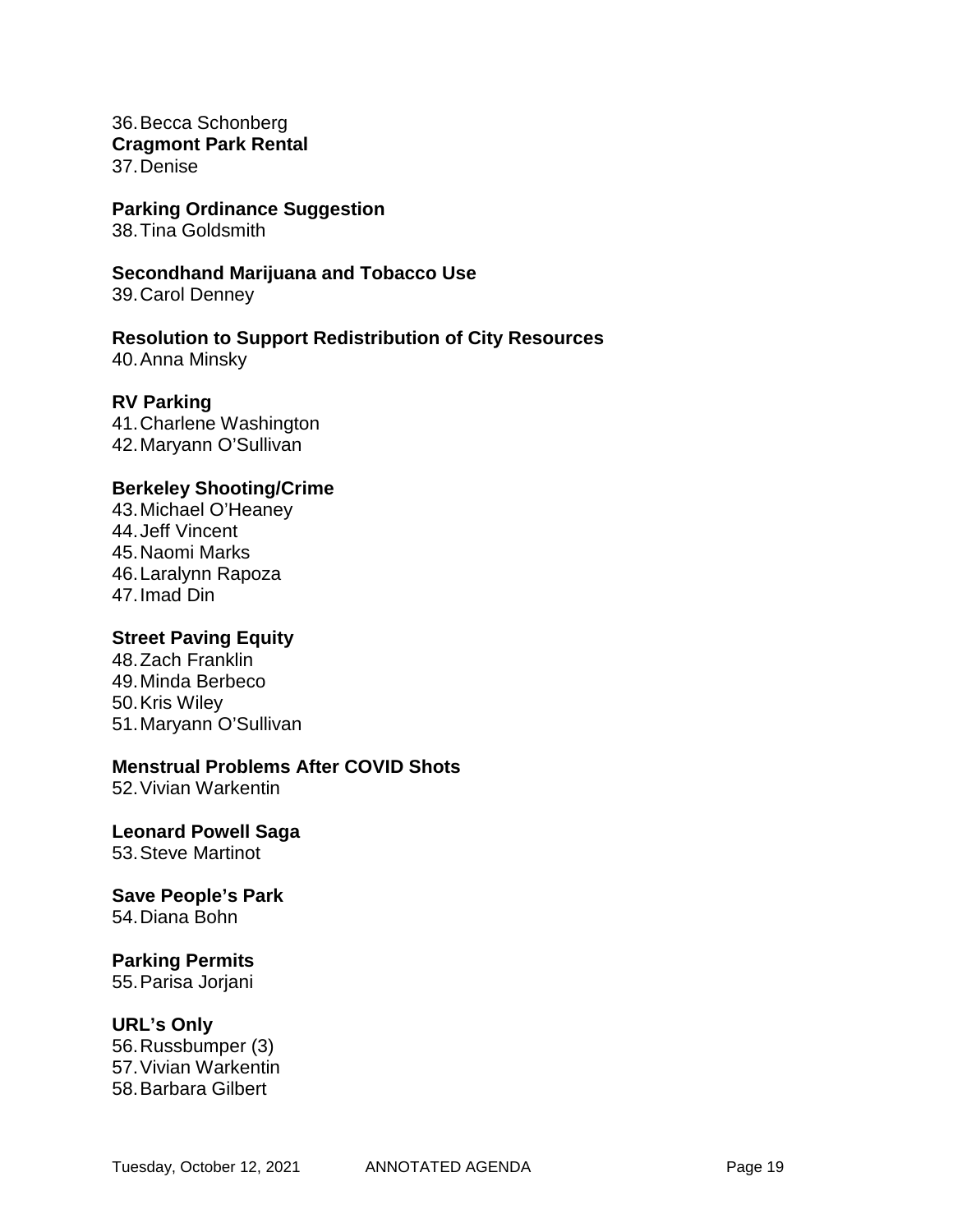## **Supplemental Communications and Reports 1**

**Item #2: Amending BMC Section 14.56.070 for 3-Ton Commercial Truck Weight Limit on Berkeley's Bicycle Boulevards and on At-Risk West Berkeley Residential Streets**

59. Carl Bass

**Item #4: Ordinance for a Shared Electric Micromobility Permit Program** 60.Tom Lent

**Item #9: Proposed Ordinance Amending Paragraph 'NN' of Berkeley Municipal Code Section 19.48.020**

61.Revised material, submitted by Fire

**Item #20: Budget Referral: Security Cameras in the Public Right Of Way at Intersections Experiencing Increased Violent Crime, and Environmental Safety Assessment for High Crime Areas**

62.Revised material, submitted by Councilmember Taplin

- 63.Arabelle Malinis
- 64.Patrick McCully
- 65.Kristina Hill
- 66.Ken Berland
- 67.Denah Bookstein

### **Item #21: Ghost Gun Ordinance**

68.18 similarly-worded form letters

# **Item #27: ZAB Appeal: 1205 Peralta Avenue, Variance/Use #ZP2020-0060**

69.Rena Rickles (3)

### **Item #28: Response to Short Term Referral for Amendments to Accessory Dwelling Unit (ADU) Ordinance to Address Public Safety Concerns; Amending BMC Chapters 23C.24 and 23F.04**

- 70.Supplemental material, submitted by Councilmember Harrison for the September 28 council meeting
- 71.Cameron Woo

**Item #30: Referral to the Zero Waste and Energy Commission (or Successor Commission) to Hold Joint Meetings to Conduct Community Outreach and Education Events with Regard to the Proposed Ordinance Regulating the Use of Carryout and Pre-checkout Bags and to Make Recommendations to the FITES Committee**

72.Revised material, submitted by Councilmember Harrison for the September 14 council meeting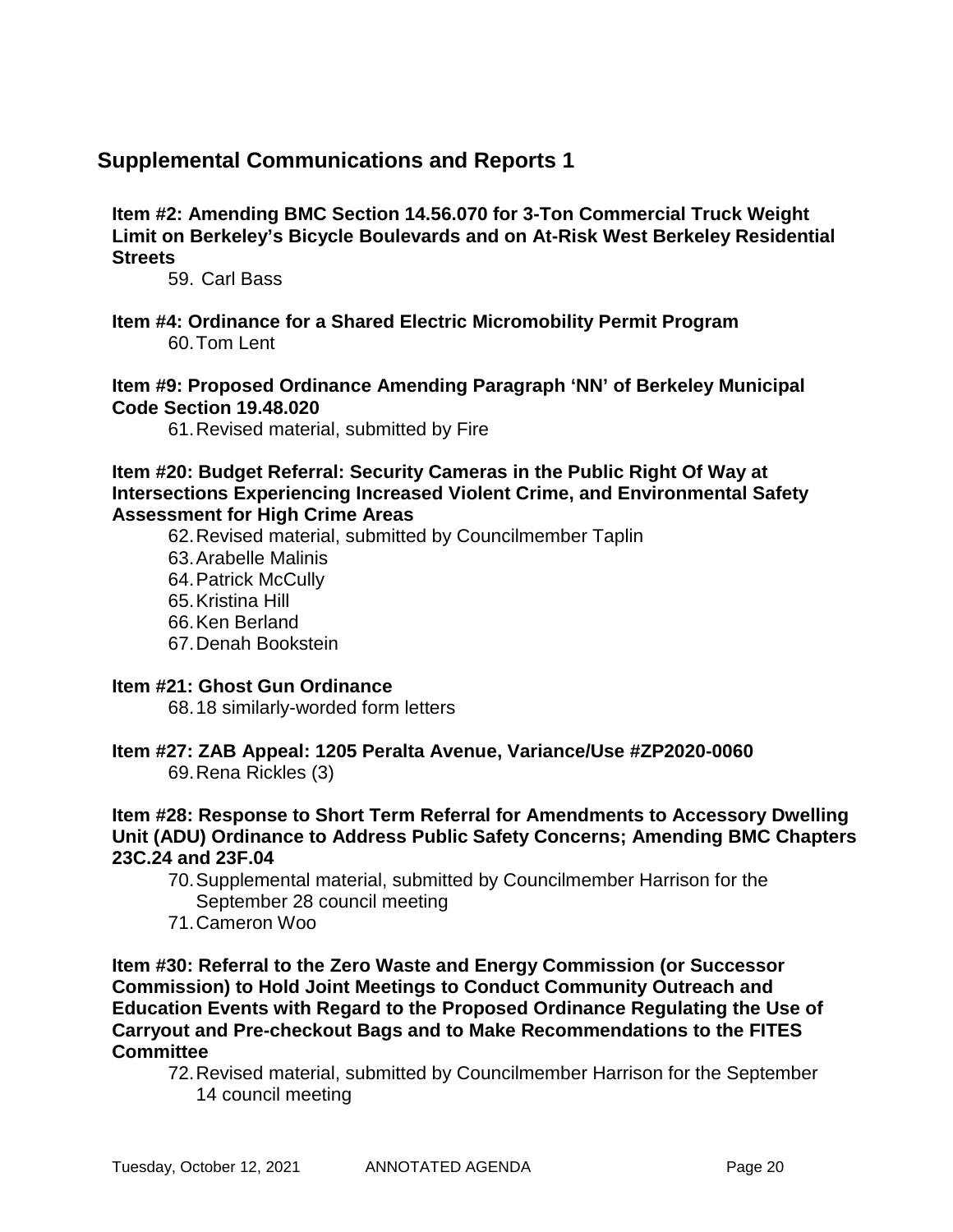73.Martin Bourque 74.Peter Schultze-Allen

## **Supplemental Communications and Reports 2**

### **Item #6: Council Office Expense Account**

75.Barbara Gilbert

### **Item #14: Classification and Salary: Establish Program Manager I and II Classifications**

76.Revised material, submitted by Human Resources

### **Item #20: Budget Referral: Security Cameras in the Public Right Of Way at Intersections Experiencing Increased Violent Crime, and Environmental Safety Assessment for High Crime Areas**

77.Supplemental material, submitted by Councilmember Taplin

- 78.Chimey Lee
- 79.Tracy Rosenberg
- 80.8 similarly-worded form letters

### **Item #21: Ghost Gun Ordinance**

- 81.5 similarly-worded form letters
- 82.Laurie Leiber
- 83.Anna Mahony

### **Item #24: Adopt a Resolution in Support of a Direct Pay Provision for the 26 U.S.C. 25D Residential Energy Efficeitn Property Tax Credit**

84.Barbara Gilbert

### **Item #27: ZAB Appeal: 1205 Peralta Avenue, Variance/Use #ZP2020-0060**

- 85.Alan Tobey 86.Veronika Fukson 87.Karen Fiene 88.Rena Rickles (5) 89.Ruth Tobey 90.Joan Sprinson 91.Tiana Wages
- 92.Sara Ishikawa

### **Item #28: Response to Short Term Referral for Amendments to Accessory Dwelling Unit (ADU) Ordinance to Address Public Safety Concerns; Amending BMC Chapters 23C.24 and 23F.04**

- 93.15 similarly-worded form letters
- 94.George Porter
- 95.Marissa Moss
- 96.Kathleen Giustino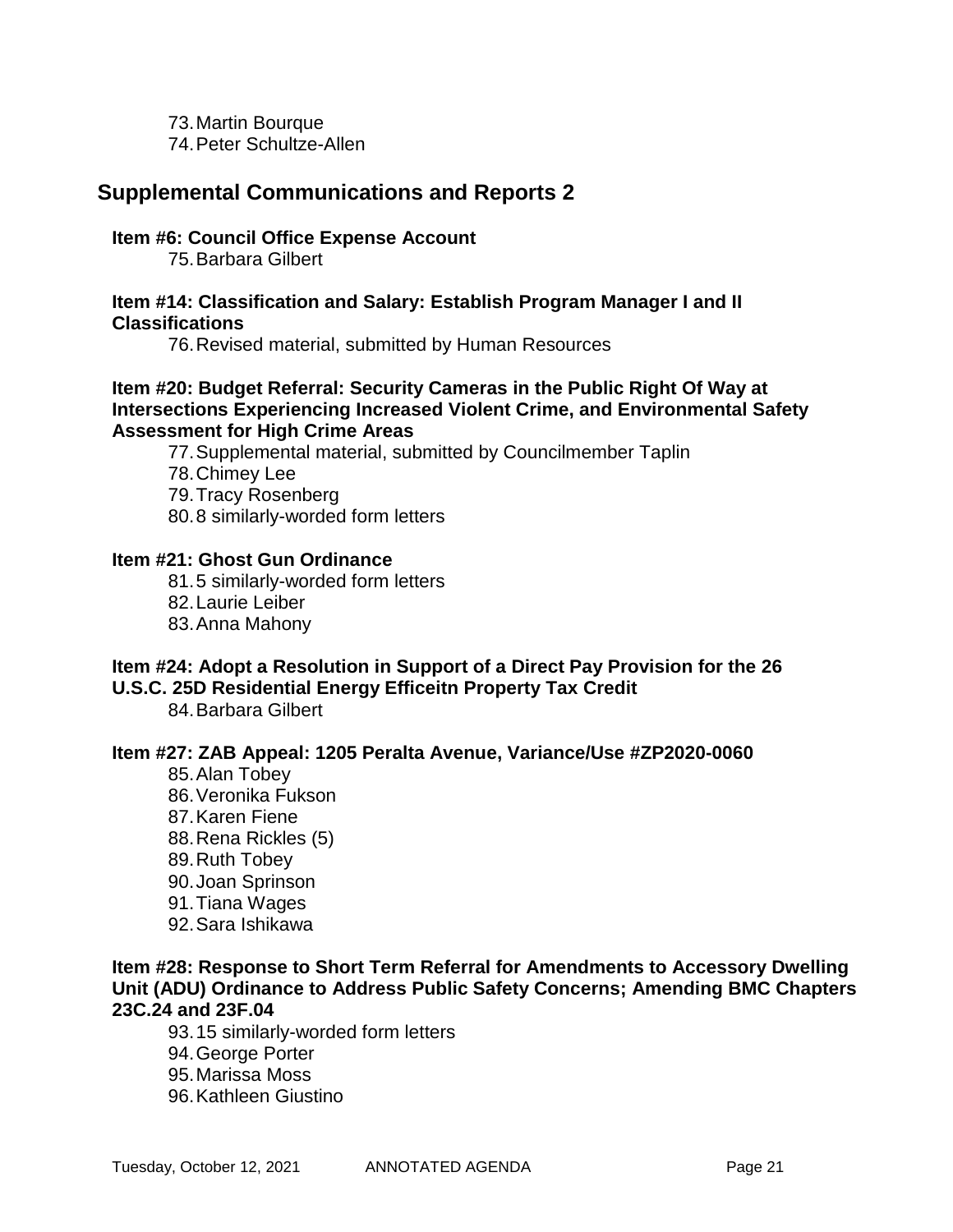### 97.Sheila Goldmacher

- 98.Cindy Shamban
- 99.Lisa Bruce
- 100. Janis Ching (2)
- 101. Loni Gray
- 102. Debra Sanderson (2)
- 103. Margaretta Mitchell
- 104. John Rice
- 105. Kerna Trottier
- 106. Sabina McMurtry
- 107. Eric Arens
- 108. Rolf Bell
- 109. Debra Shell
- 110. Susan Kegeles

**Item #30: Referral to the Zero Waste and Energy Commission (or Successor Commission) to Hold Joint Meetings to Conduct Community Outreach and Education Events with Regard to the Proposed Ordinance Regulating the Use of Carryout and Pre-checkout Bags and to Make Recommendations to the FITES Committee**

- 111. Igor Tregub, on behalf of the Sierra Club
- 112. 287 similarly-worded form letters

### **Item #31: Objective Standards Recommendations for Density, Design and Shadows**

- 113. Susanne Tilney
- 114. Wendy Alfsen
- 115. Michael Katz
- 116. Sally Hughes
- 117. Laura Klein
- 118. Lisa Bruce
- 119. Erin Diehm
- 120. Bummer Brenner
- 121. Kris Muller
- 122. Gar Smith
- 123. Phil Allen
- 124. Tom Graly
- 125. Kirsten Rose
- 126. Jane Graly
- 127. Charlene Harrington
- 128. George Killingsworth
- 129. Paul Newacheck
- 130. Constance Rivemale
- 131. Karen Weil
- 132. Sharon Singer
- 133. Rani Cochran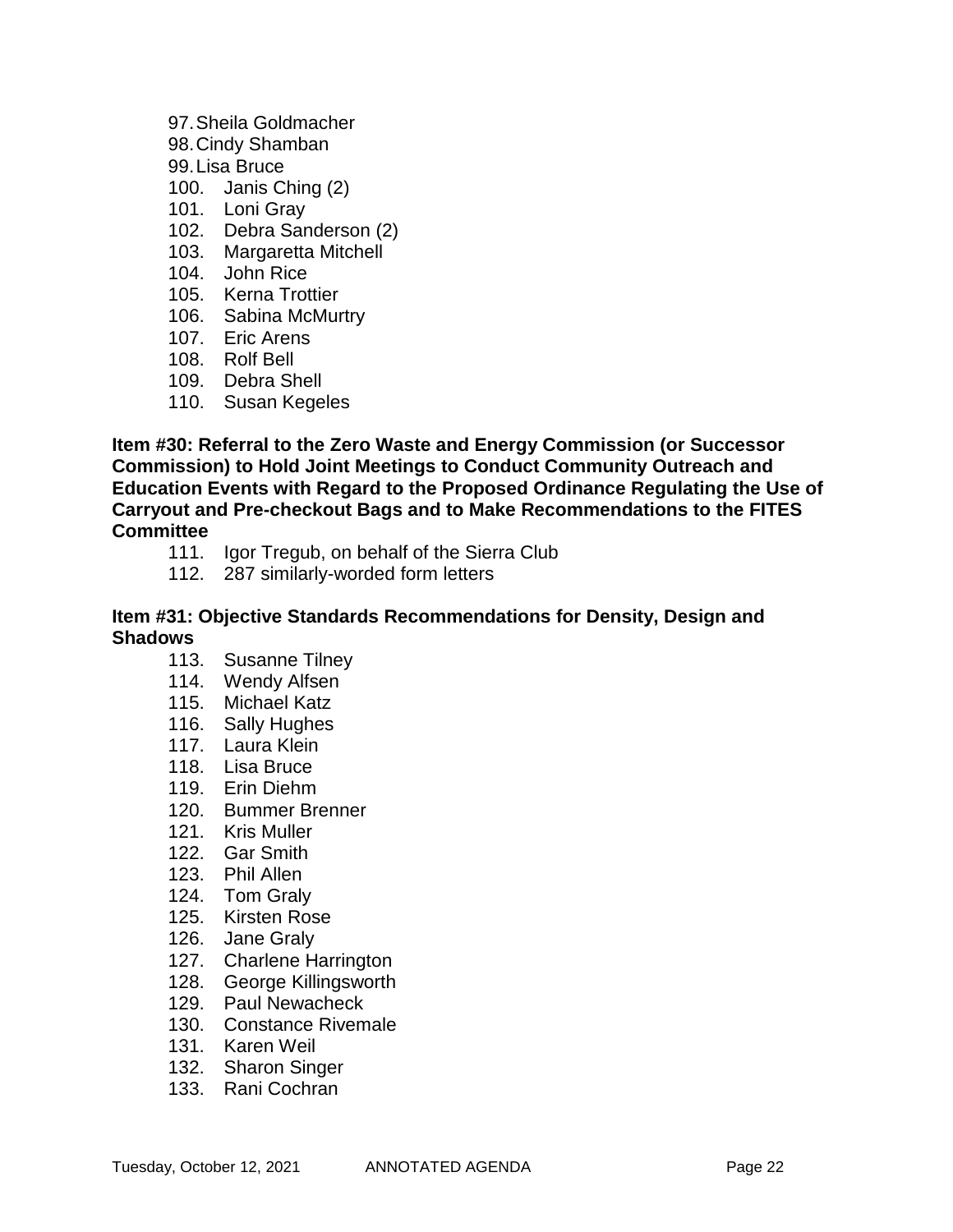- 134. Jeffrey Kaplan
- 135. Linda Franklin and Fred Dodsworth
- 136. Sbina McMurtry
- 137. Larry Hendel
- 138. Lynn Cooper
- 139. Meryl Siegal
- 140. Jane Kitchel
- 141. Nancy Lemon and Blaine Devine
- 142. Kerna Trottier
- 143. Carole Cool
- 144. Rachel Bradley
- 145. Diana Bohn
- 146. Charlene Woodcock
- 147. Eva Herzer
- 148. Barbara Fisher
- 149. Kori Kody and Steve Jackson
- 150. Fred Krieger
- 151. Mathew Lewis
- 152. Todd and Linda Darling
- 153. Tony Corman
- 154. Jeffrey Carter
- 155. Rob Wrenn
- 156. Sheila Goldmacher
- 157. Barbara Stebbins
- 158. Jean Mudge
- 159. Alison Lingo
- 160. Carla Woodworth
- 161. Tobey Wiebe
- 162. Theresa Gensler

### **Item #33: Budget Referral: Allocate General Fund Revenues to Support Pilot Program Offering Free AC Transit on Sundays in Berkeley**

163. Revised material, submitted by Councilmember Harrison

### **Supplemental Communications and Reports 3**

**Item #20: Budget Referral: Security Cameras in the Public Right Of Way at Intersections Experiencing Increased Violent Crime, and Environmental Safety Assessment for High Crime Areas**

- 164. Eric Wiesner
- 165. Rani Hurd

### **Item #21: Ghost Gun Ordinance**

- 166. Supplemental material, submitted by the Attorney's Office
- 167. Eric Wiesner

### **Item #27: ZAB Appeal: 1205 Peralta Avenue, Variance/Use #ZP2020-0060**

168. Presentation, submitted by Planning